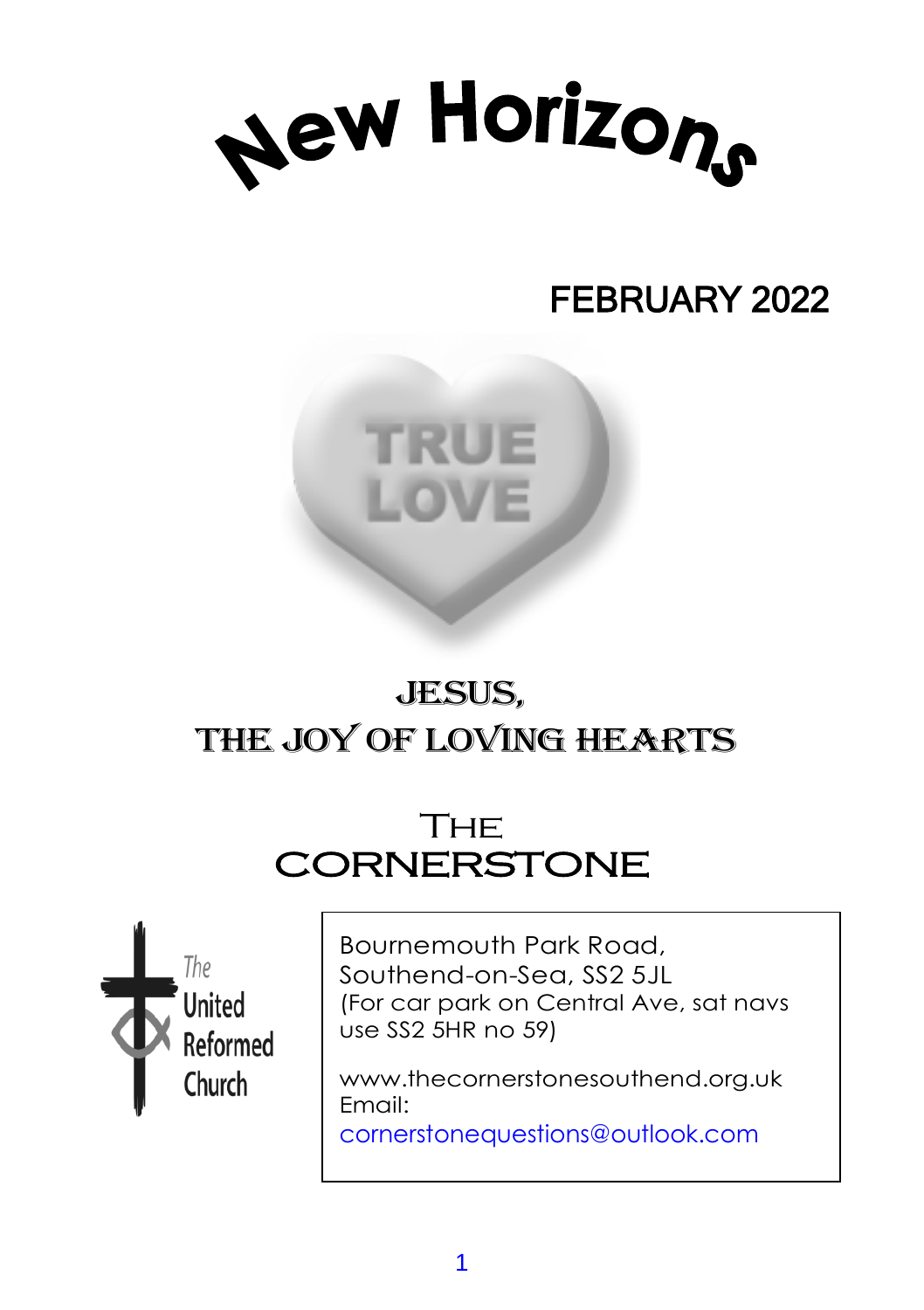### WORSHIP AND ACTION

Sunday 10.30 am Morning Worship and Junior Church. Holy Communion is celebrated during Worship on the 4<sup>th</sup> Sunday

#### FAIRTRADE Coffee and tea is served after Morning Worship

Please stay to talk with each other in an informal atmosphere.

Tues 10.00 am Time of prayer together for, the Fellowship, those with special needs, our neighbours, and the world wide Christian Family. All are welcome to join with us.

Church Meetings are generally held in alternate months on the third Thursday at 7.30 pm. The dates and times will be published in this magazine and announced in Church.

| Mon          | 7.30 pm Digging Deeper                               |                                      | (2nd and 4 <sup>th</sup> Monday of each month)                                                                                            |
|--------------|------------------------------------------------------|--------------------------------------|-------------------------------------------------------------------------------------------------------------------------------------------|
| Tues         |                                                      |                                      | 10.00 am Tea and Coffee in the Foyer<br>11.30 am The Tuesday Rendezvous<br>(1 <sup>st</sup> and 3 <sup>rd</sup> Tuesdays or as announced) |
| Wed          |                                                      |                                      | 9.30 am The Cornerstone Toddlers during Term Time                                                                                         |
| <b>Thurs</b> | 7.45-9.15 Scouts                                     | 6.00 pm Beaver Scouts and Cub Scouts |                                                                                                                                           |
| <b>Thurs</b> |                                                      |                                      | 7.30 pm Elders' Meeting (1 <sup>st</sup> Thursday)                                                                                        |
| Fridays      | 5.00 - 6.30pm<br>$5.00 - 6.30$ pm<br>$7.00 - 9.00pm$ |                                      | Messy Church (1 <sup>st</sup> Friday in the month)<br>Pilots (every other Friday)<br><b>Youth Club</b>                                    |

#### We do offer Christian Marriage, Baptisms and Funerals so please talk to the Secretary or any Elder if you feel that we can help.

Little Turtles Pre-School meets on Monday to Friday from 9.00 am during term time. Please contact the Church Secretary for details.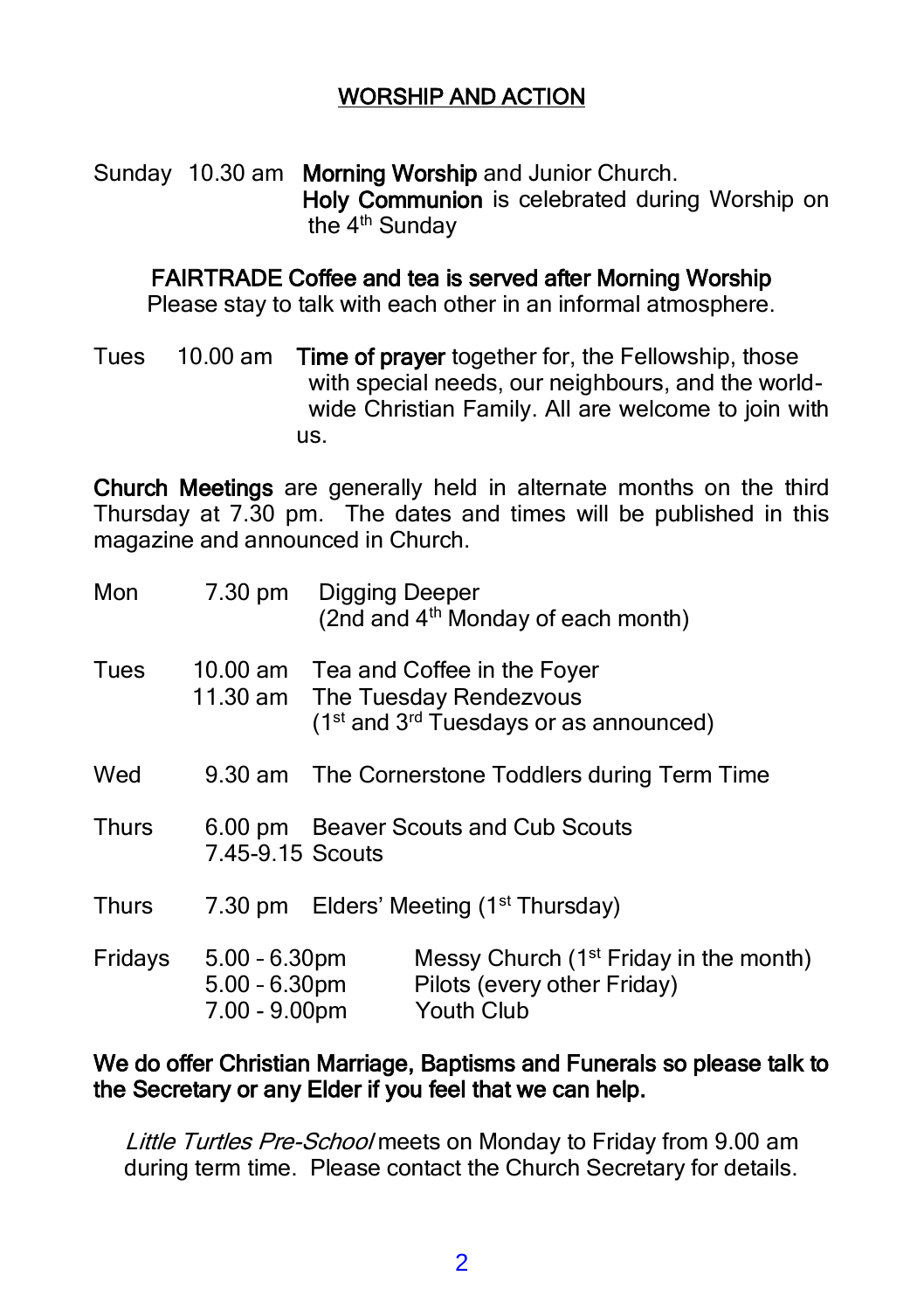# A thought for Valentine's Day

No-one in this world is pure and perfect. If you avoid people for their mistakes, you will be alone in this world. So, judge less and love more



Data Protection Notice: If you are in church for worship and do not wish to be seen on the Internet, please ask at the AV Desk to be directed to a seat not covered by the camera.

Covid 19 Precautions: we may no longer have legal restrictions but there is still a risk of contracting and spreading the virus. Therefore:

- The building will be kept well ventilated. You may wish to dress warmly and choose your seat carefully;
- please consider staying at home if you have any cold or flulike symptoms; taking a lateral flow test before attending is encouraged;
- do sanitise your hands on entering the building;
- do deploy the "keep this seat vacant" signs if you wish to sit apart from others;
- you are no longer required by law to wear a face covering but it is advisable in an enclosed space where you are meeting people outside your household.

If you are not ready or able to return to in-person worship, our services continue to be streamed to our YouTube Channel [https://www.youtube.com/channel/UCmZ8TMU6-Grmmgl4p87\\_puQ](https://www.youtube.com/channel/UCmZ8TMU6-Grmmgl4p87_puQ)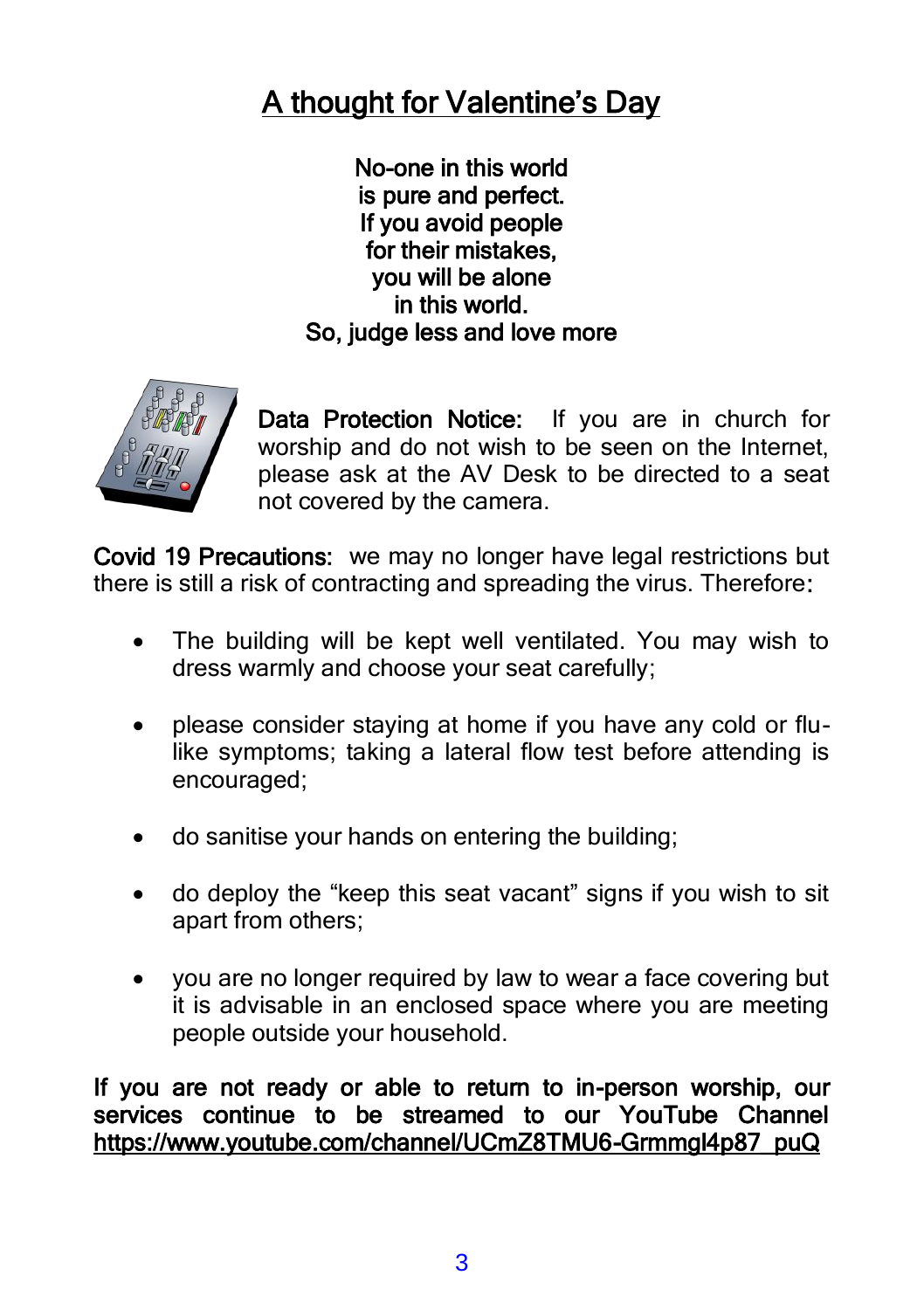### Letter to the Fellowship



## Spiritual Health Check

A couple of weeks ago, I had a phone call from my local Nissan dealership, reminding me that my yearly car servicing was due to make sure all is well.

Most people get a physical health check-up every year as well; even those who may be feeling generally healthy. Physical check-ups can confirm if something is not right, as well as confirm things that are right. For instance, a blood test may show that you've been doing a great job of keeping your cholesterol levels down through diet and exercise, but it can also reveal if there are issues with your immune system or organ functions.

Once we pass, we don't need to worry for a very long time. Health checks conjure up this kind of pass/fail mentality. Either our health is good enough to make us relax for another few months, or something is flagged up that means we need to take serious action.

If we are good about getting physical check-ups, maybe we should also be good about conducting spiritual health check-ups. There is such a huge correlation between what is going on with us spiritually that affects how we are doing physically.

A proper spiritual health check is a good model for the Christian life. We need to recognise that we are all sick. Despite our spiritual heart transplant, we constantly need to pitch up at God's follow-up clinic because we still need his help. So, acknowledging sin and seeking to grow in faith should be normal conversations over coffee in church, not ones that make us wish we'd picked someone else to talk to.

The best way to start a consultation with God is prayer, presenting and bringing our problems to him.

I believe the most significant thing that is lost in a church that does not have corporate prayer is faith. There is simply no expectation that God will do the miraculous. One of the main reasons most churches are stagnant and do not see God at work in miraculous ways in their midst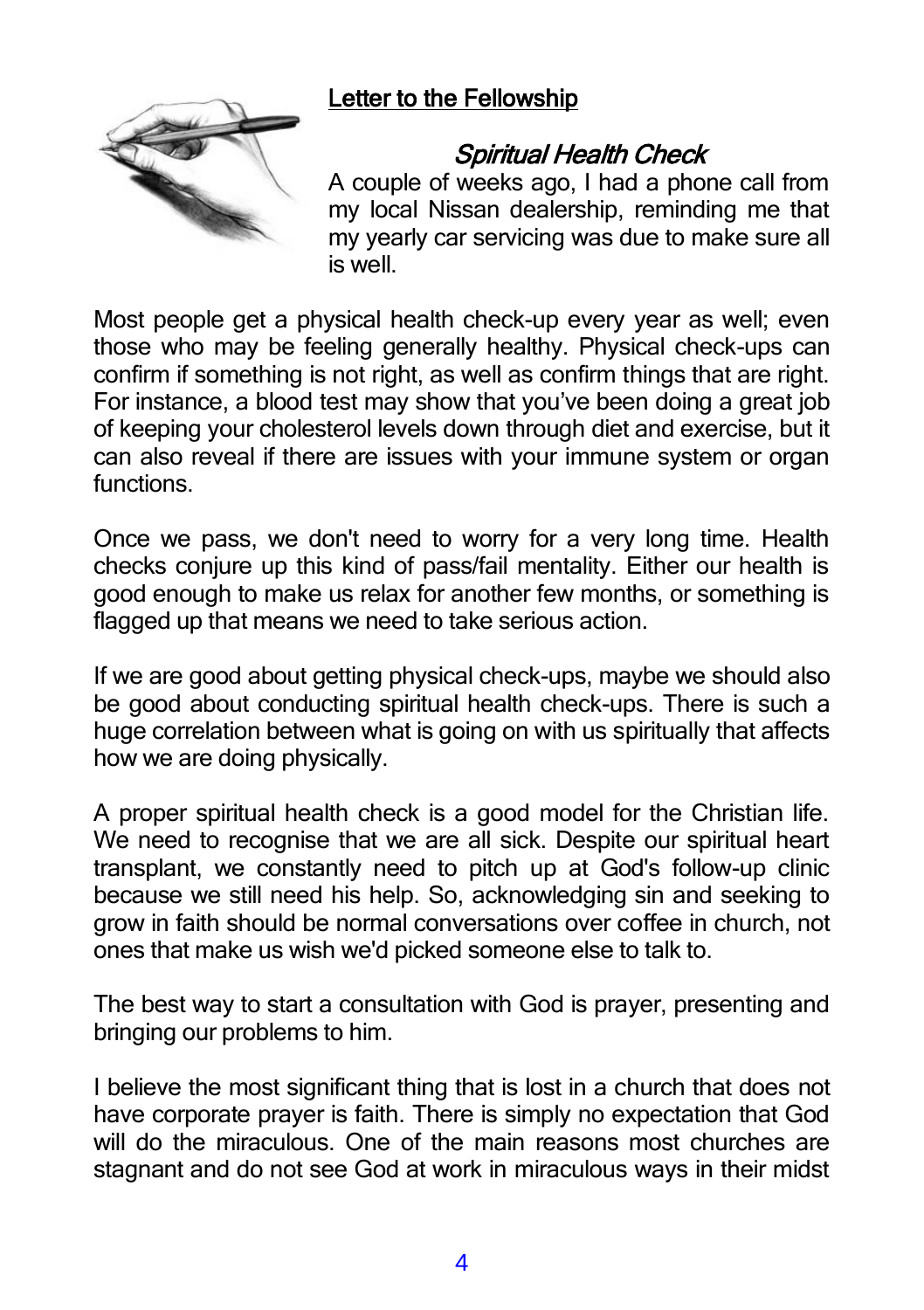is that most churches and individuals do not know what it is to pray in faith anymore. But faith grows as we pray together.

Churches that do not pray together still minister in whatever ways they can, given their resources, abilities, and sacrifices. But churches that pray together begin to see the miraculous power of God at work in their midst. It goes beyond what they can and should do into what God wants to do through them.

Prayer works like an engine in a car or a heart in a human body. Without a heart and an engine, both are useless. So, in order to know what God wants from us individually and as a church, time spent in prayer would be the best way to find out.

The most important aspect of our spiritual health is our salvation. In whom or in what have we put our faith and trust? Salvation is a free gift from God, and we can't move forward spiritually with Jesus until we have been spiritually reborn. These aren't my words; they are Jesus' words. Jesus told Nicodemus, "I tell you the truth, no one can see the kingdom of God unless he is born again. I tell you the truth, no one can enter the kingdom of God unless he is born of water and the Spirit. Flesh gives birth to flesh, but the Spirit gives birth to spirit. You should not be surprised at my saying, 'You must be born again'" (John 3:3, 5– 7).

Our attitude towards God and others is also important for our spiritual health. Loving God and surrendering to Jesus assures us of our salvation, but even the saved can stray from God. One good indicator of what our relationship with Jesus is like is to look at our attitude toward others.

A comment made years ago (or yesterday) can come back to bite us. In frustration, anger, sadness, or anxiety, we can speak words that perhaps if we had taken some time to process and think about, we might not say. So, attitudes need to be checked regularly.

Sometimes we have to wait for our health results. Some results come back the same day but for others we may have to wait for longer than we want. We get impatient and anxious in waiting and start doubting. Timing and patience are incredibly difficult for people, and yet, we are people who need to patiently wait on the Lord all the time.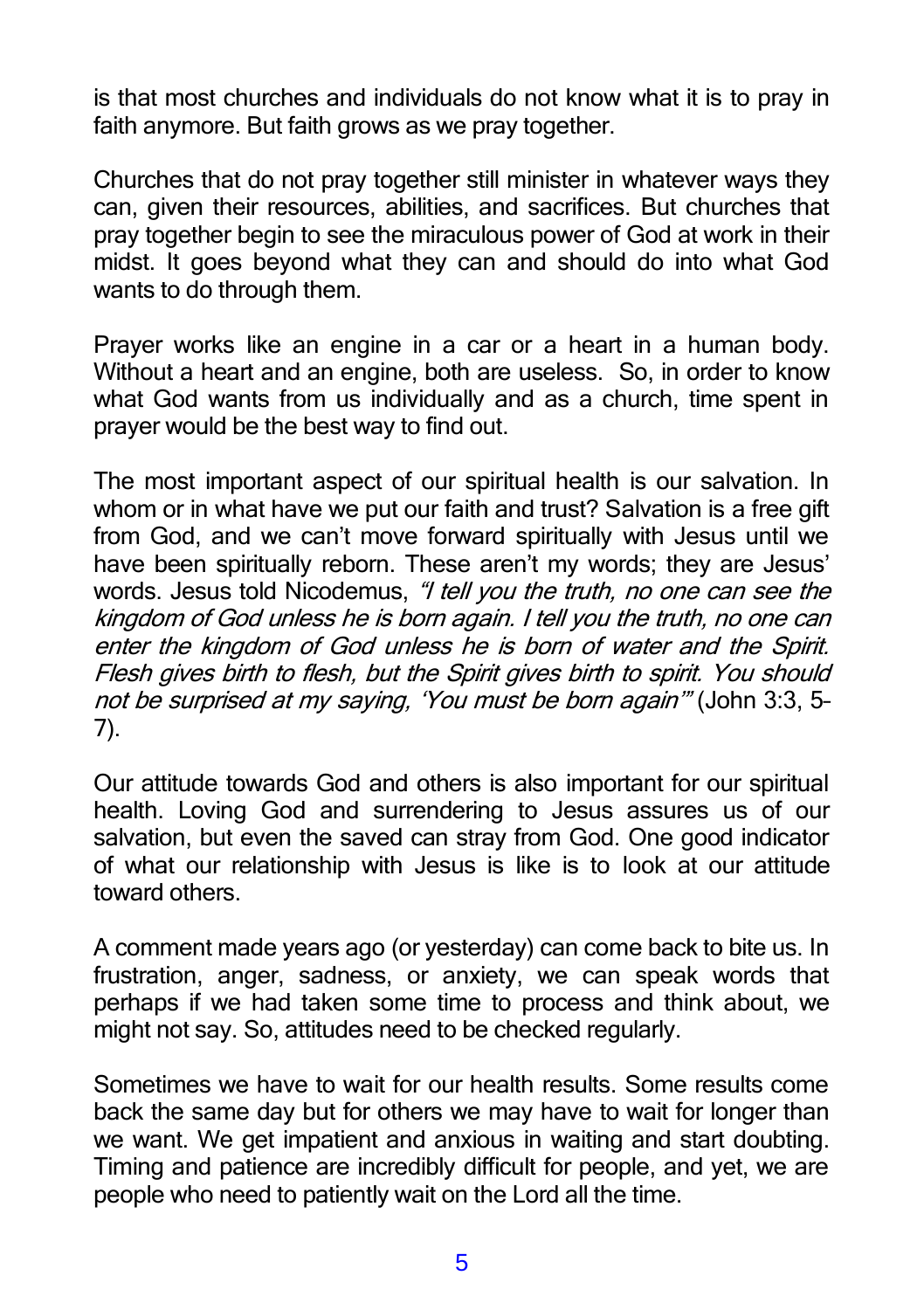In our bible study group, we have been studying the Old Testament prophecies about Jesus Christ, given by several prophets who answered the call from God to be His spokespeople to the broken nation of Israel. Most were not listened to, yet they patiently delivered message after message. They were given vague timelines by God. Many prophecies were not fulfilled, or only partially fulfilled, in their lifetimes. Then there was over 400 years silence before God answered their prayers, sent his Son Jesus Christ.

Our prayers might take longer to be answered, our attitudes may take longer to be changed or fixed, or God may take longer to reveal his plans for us. We need to wait patiently and once we do get our results back; we need to act upon what the prescription says from the DOCTOR, God.

Simply because a new year has started, does not mean new things will automatically take place. A new year brings hope, but today can also be filled with that same hope, and the day after. Don't wait until *someday*. If the Holy Spirit is prompting you to conduct an attitude check, fully participate. Like a physical check-up, it might be a little uncomfortable and come with a little pain, but it is the only way to know God's will for our lives.

### God bless, Sohail

### The Breath Prayer – written by Sheridan Voysey

I receive your love and release my insecurity I receive your joy and release my unhappiness I receive your peace and release my anxiety I receive your patience and release my impulsiveness I receive your kindness and release my indifference I receive your goodness and release my ungodliness I receive your faithfulness and release my disloyalty I receive your gentleness and release my severity I receive your self-control and release my self-indulgence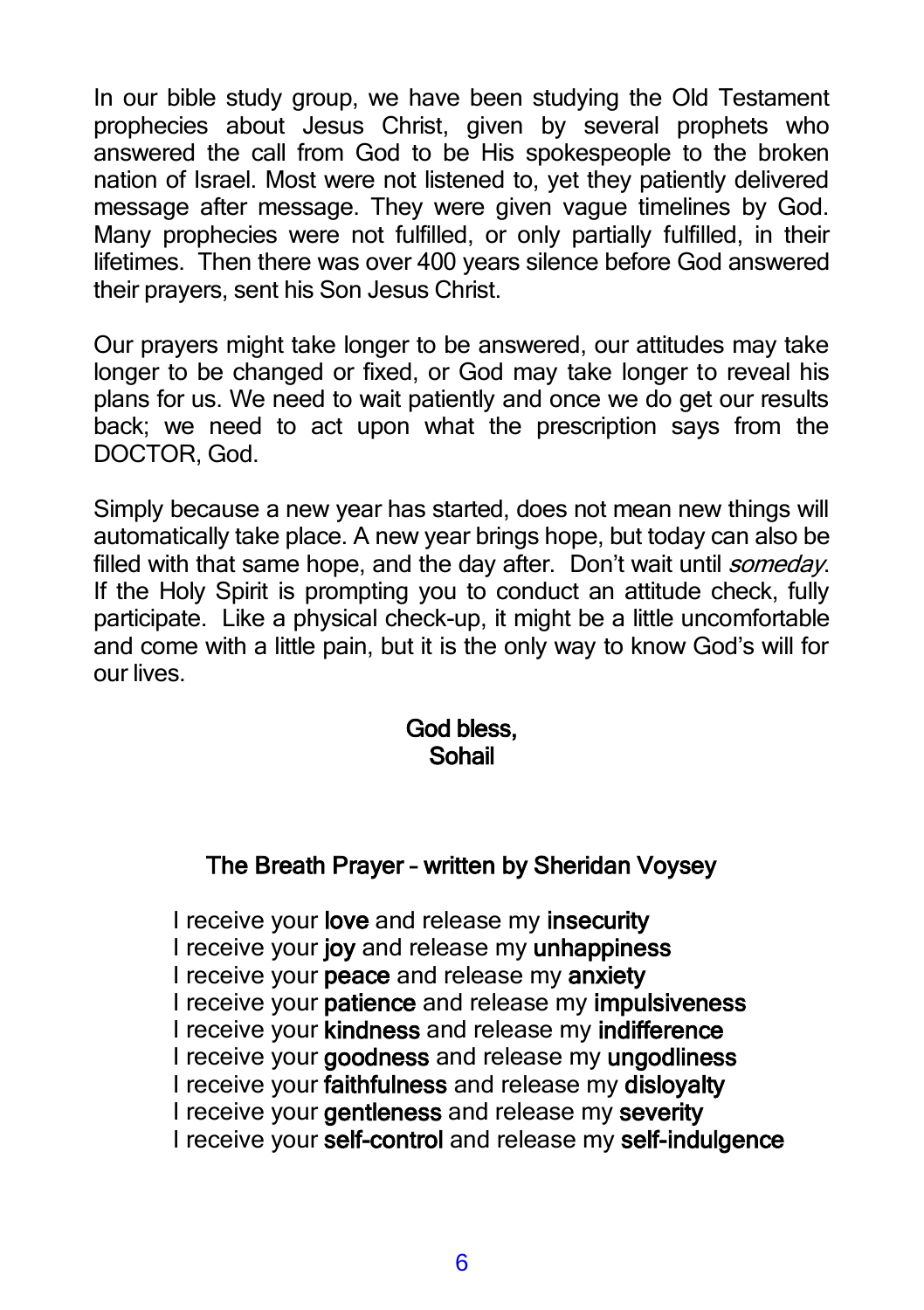### Prayers for our Fellowship and those we know

Prayers can be for joy and sorrow, health and sickness, good news and bad in addition to those for our own needs and guidance.



Please pray for all of our fellowship in these worrying

times. If you are unable to attend our worship on the church premises, you can follow our services or other URC churches online.

We keep in our thoughts any of our fellowship who are unwell, in hospital, undergoing surgery/treatment or having tests. We pray for their return to good health.

Please remember in your prayers the family of Rev Colin Garwood who passed away last month, especially his daughter Mary and her husband Clive Goodhew. Give them peace of spirit and the knowledge that God hears all of their prayers.

> Father, hear our prayers Amen

### Some thoughts for prayer

FREEDOM? JUSTICE? PEACE? CLEAN WATER? ENOUGH FOOD? HEALTH CARE? SHELTER?

We all desire these things and willingly accept them without any real thought or genuine thankfulness.

What about those in our world who are not so fortunate?

How often do we go for the cheapest, not thinking of the cost to others in distant places?

RESPONSIBILITY? We must accept it and take action!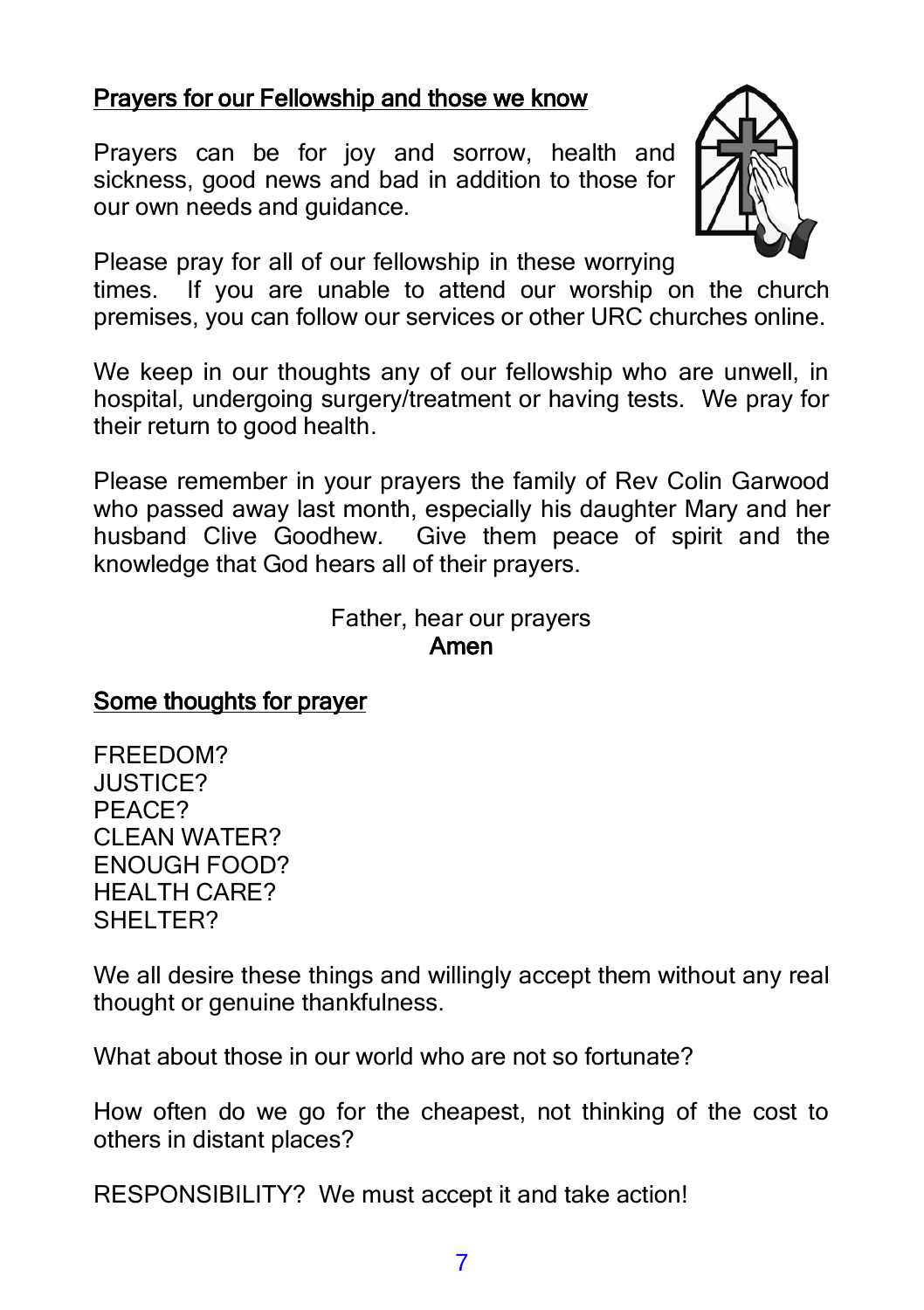

# SECRETARY'S NOTEBOOK

A belated Happy New Year to everyone.

We were able to have many of our usual Advent and Christmas activities and services despite the advance of the Omicron variant of Covid-19 and I would like to thank everyone who participated in any way. Both

the service of Lessons and Carols and the Christingle were well supported, and on Christmas Eve we raised £100.20 for The Children's Society. Thank You. Some of us succumbed to the virus over the last few months, but thanks to the vaccines most cases have not been very serious. We must continue to give thanks for the scientists whose hard work has brought us this blessing.

### <https://soundcloud.com/cornerstonegod/>

During Advent, we began a new venture – podcasts, an occasional offering of a sound only message, and there is plenty of scope for expansion. Currently our contributors are focussing on special dates in the calendar, but we could include personal contributions, such as a time you had a special revelation from the Lord, an interesting life event, or an invitation and a two to three minute explanation of what goes on in your particular organisation/group. It is very easy to record your contribution with your smart phone or other device, and send it to Roger Brett (who is coordinating and uploading to the internet). I use the free version of WeTransfer to do this, but there are other programs out there too. It would be great to expand the pool of contributors, even different voices reading something provided, to have a better variety. If you think you can do this, please have a word with Roger. Meanwhile, do log in and listen often to increase our web presence.

January Messy Church, on the theme of the Lost Coin parable, was once again "In a Bag" delivered to homes by Vic Crowhurst, Scott and Sarah Shannon who we thank for their help. Hopefully it will not be long before everyone is fit and well and we can get back to full strength in the church hall.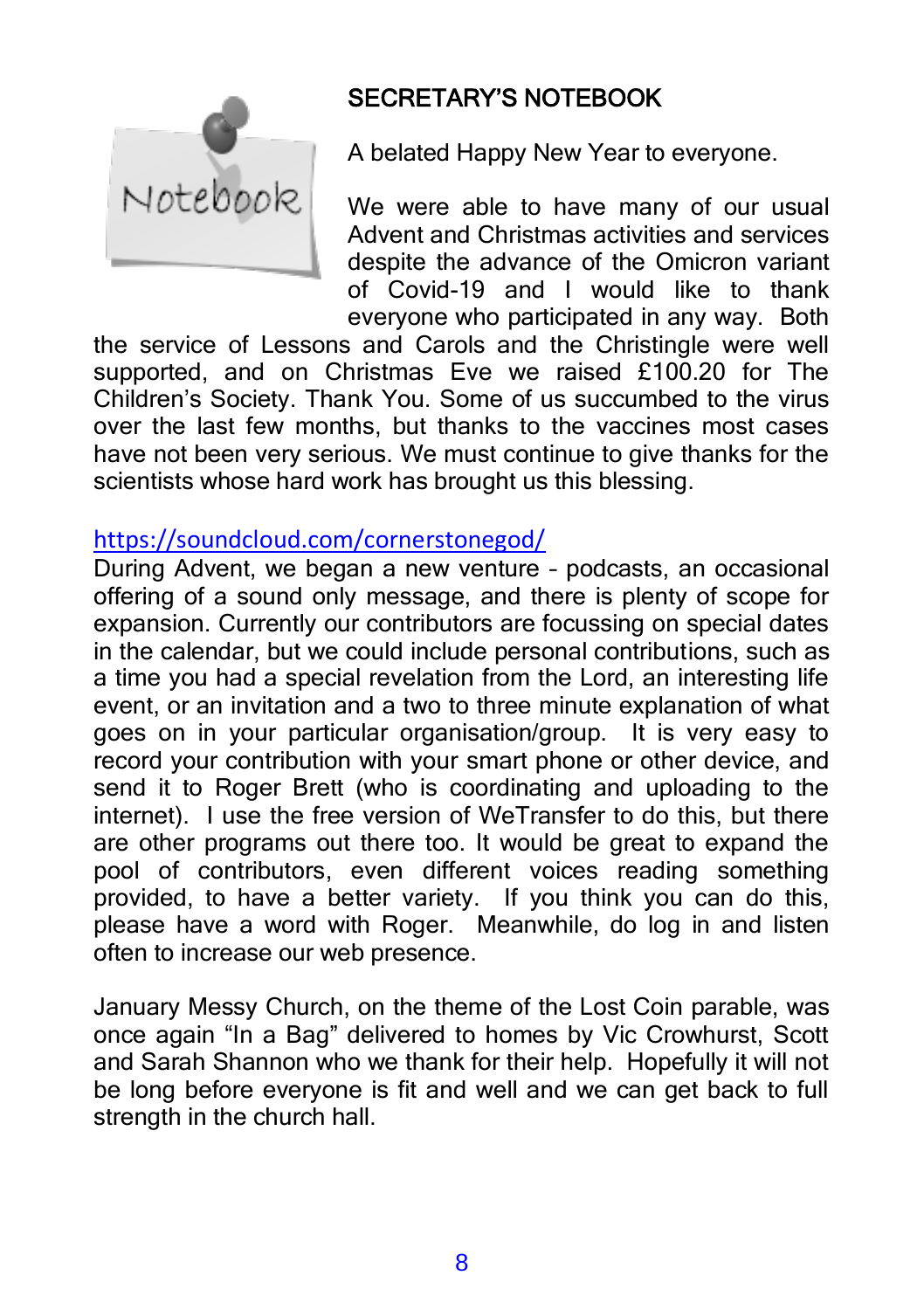January's Sunday services began with Roger Brett at Epiphany with a series of thought provoking readings and a fun rendition of Fay Rowland's "Twelve Thanks of Christmas"

(https://reflectionary.org/2021/12/13/and-a-hat-with-a-bobble-on-top/)

The following Sunday our Minister led our worship with a reminder that God's love is the reason Jesus came to earth. On  $16<sup>th</sup>$  January we had another in the series of "Frontline Sundays" begun last August, focussing on how God can use you and your gifts "Whatever You Do"

Elders realised some months ago that our church would be very different post-pandemic, and it would be necessary to rethink our purpose and mission in the light of changing circumstances. To kick off this process we had a visit from Lindsey Brown, the Eastern Synod Mission and Training Officer, on 23<sup>rd</sup> January, to challenge us on what the passage known as the "Nazareth Manifesto" might mean for us. After lunch we had a lively discussion focussed around the believers' habits mentioned in Acts 2:42-47 *The fellowship of the believers*

*<sup>42</sup> They devoted themselves to the apostles' teaching and to fellowship, to the breaking of bread and to prayer. <sup>43</sup> Everyone was filled with awe at the many wonders and signs performed by the apostles. <sup>44</sup> All the believers were together and had everything in common. <sup>45</sup> They sold property and possessions to give to anyone who had need. <sup>46</sup> Every day they continued to meet together in the temple courts. They broke bread in their homes and ate together with glad and sincere hearts, <sup>47</sup> praising God and enjoying the favour of all the people. And the Lord added to their number daily those who were being saved.*

Part of Lindsey's job is to work alongside churches across the synod and I'm sure we shall be calling on her again as we continue the discernment process.

We concluded our January services on World Leprosy Day, by looking at the leprosy stories in scripture. If you want to know more about how Leprosy is very treatable today visit [www.leprosymission.org.uk](http://www.leprosymission.org.uk/)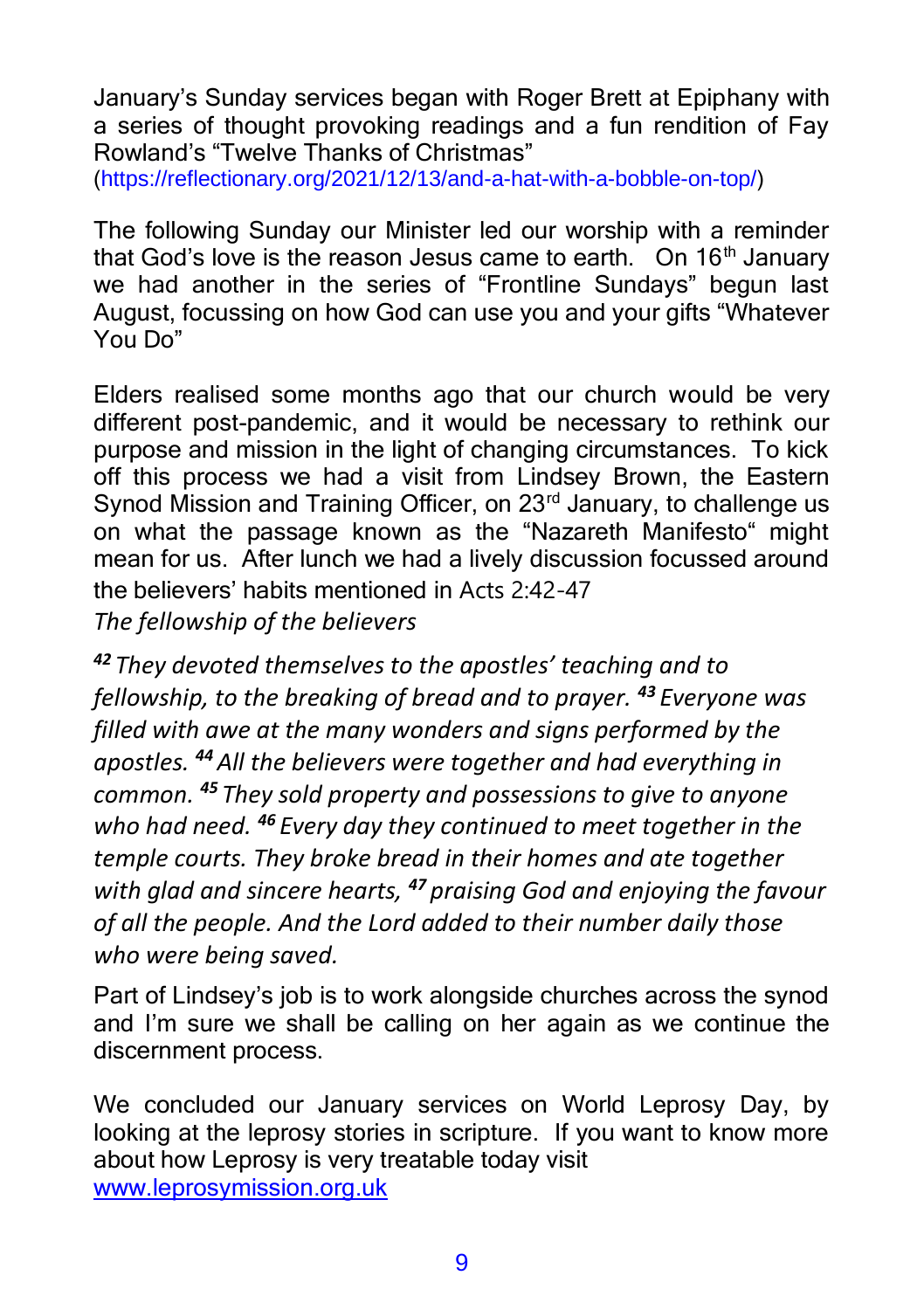We were saddened to hear of the passing to higher service of Rev Colin Garwood on 22nd January and pray God will be especially close to Mary, Clive and all the family at this time. Colin was Minister at Cliff Town URC from 1961 until 1975 and was well known in the church councils of the time. He had been ordained for 70 years, earning the distinctive title of Jubilee Minister. Readers may remember his visit to The Cornerstone in 2012 as part of our new building celebrations, and I am told that he was still preaching as recently as New Year at the age of 94. The funeral service took place on 4<sup>th</sup> February at Wells-next-the-Sea.

Our Annual General Meeting takes place on 31<sup>st</sup> March 2022. This is that important time when we review church life and receive accounts for the previous year, and make and renew appointments. As most church organisations resumed part way through 2021 I hope you are all in a position to make a report this year. I would appreciate written reports in electronic form by  $6<sup>th</sup>$  March 2022, to allow time for collation and circulation. Thank You.

Although we have not been able to have a discussion in church meeting in order to respond to the URC Legacies of Slavery Consultation and draft apology, individuals may wish to do so on-line here <https://urc.org.uk/legacies-of-slavery-consultation-launched/>

By the time you read this we will be having our second Messy Church of the year, looking at some of the Proverbs that have found their way into everyday use. The trawl through Proverbs has been fascinating, such a wealth of wisdom for life. Highly recommend a verse or two every day!

### Ruth Dixon

The Scriptures are the lifeline God throws to us in order to ensure He and we stay Connected while the rescue is in process

J J Packer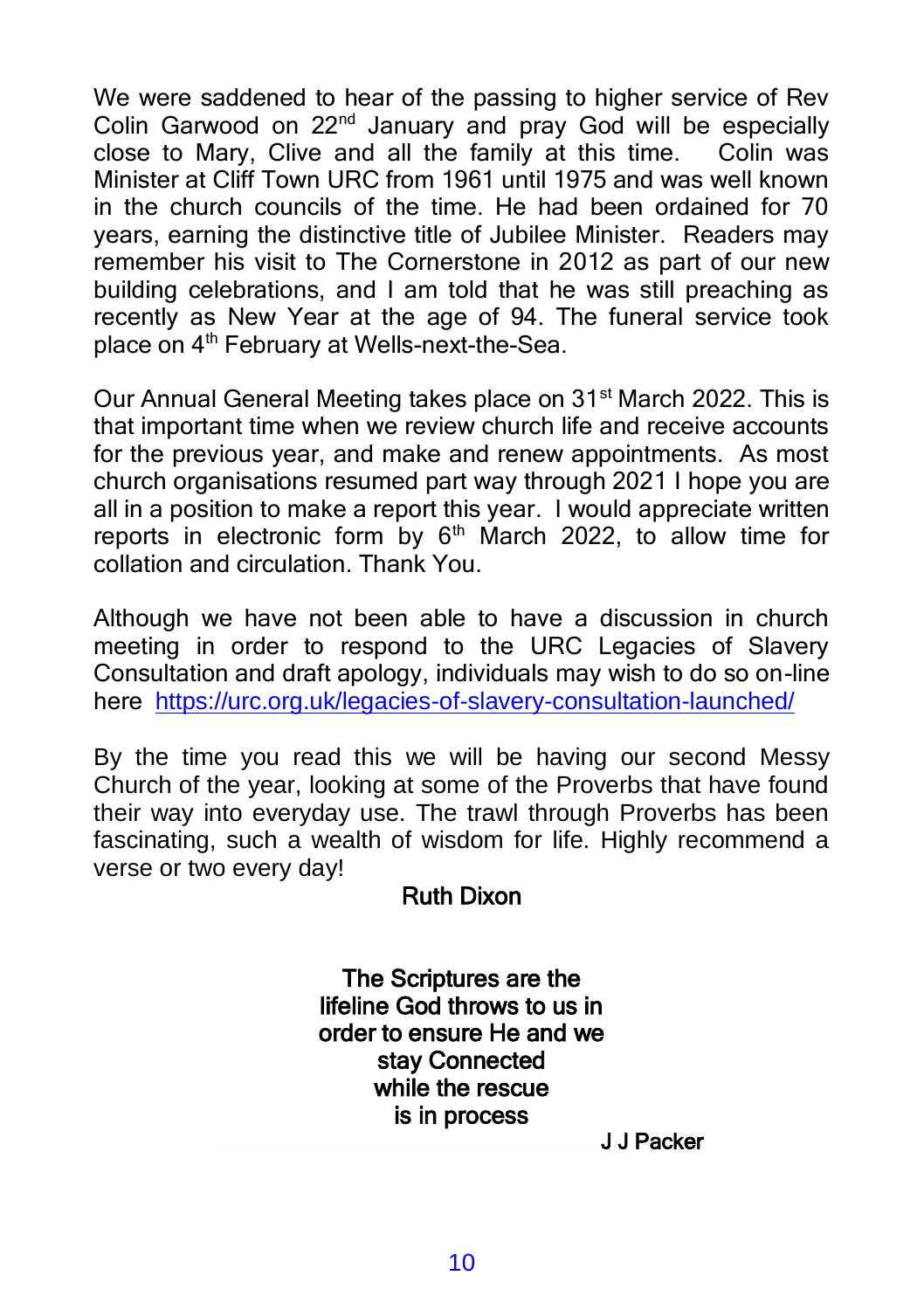### Change of email address

After what seems a lifetime with Blueyonder (remember Telewest?) the Dixons are parting company with Virgin Media and all blueyonder/virgin media email addresses will no longer function. Please update your address books and group mailings:

[ruthdixon474@gmail.com](mailto:ruthdixon474@gmail.com) [frankdixon56@gmail.com](mailto:frankdixon56@gmail.com)

### Ruth Dixon

## A Big Thank You

As you may know, I no longer have the task of taking bookings for our party hirings but as my term comes to an end, I feel it is important to thank those who have assisted.

Every party needs someone to open and to close so my thanks to those of you;

- Who I could rely on to do the job, not forget and be busy somewhere else and so reduce my stress levels and remove the need to dash down myself.
- Who took telephone calls from me to say that the party people had rung me because they had arrived and were waiting for you to come even when they were really, really early.
- Who took my telephone calls to say that the people were leaving early and you needed to attend NOW.
- To those who spent time doing a proper clean up after some party goers who did not understand the phrase 'leave everything clean and tidy'
- To those who dealt with the Bouncy Castle firms who arrive early to set up or came late to take down after the party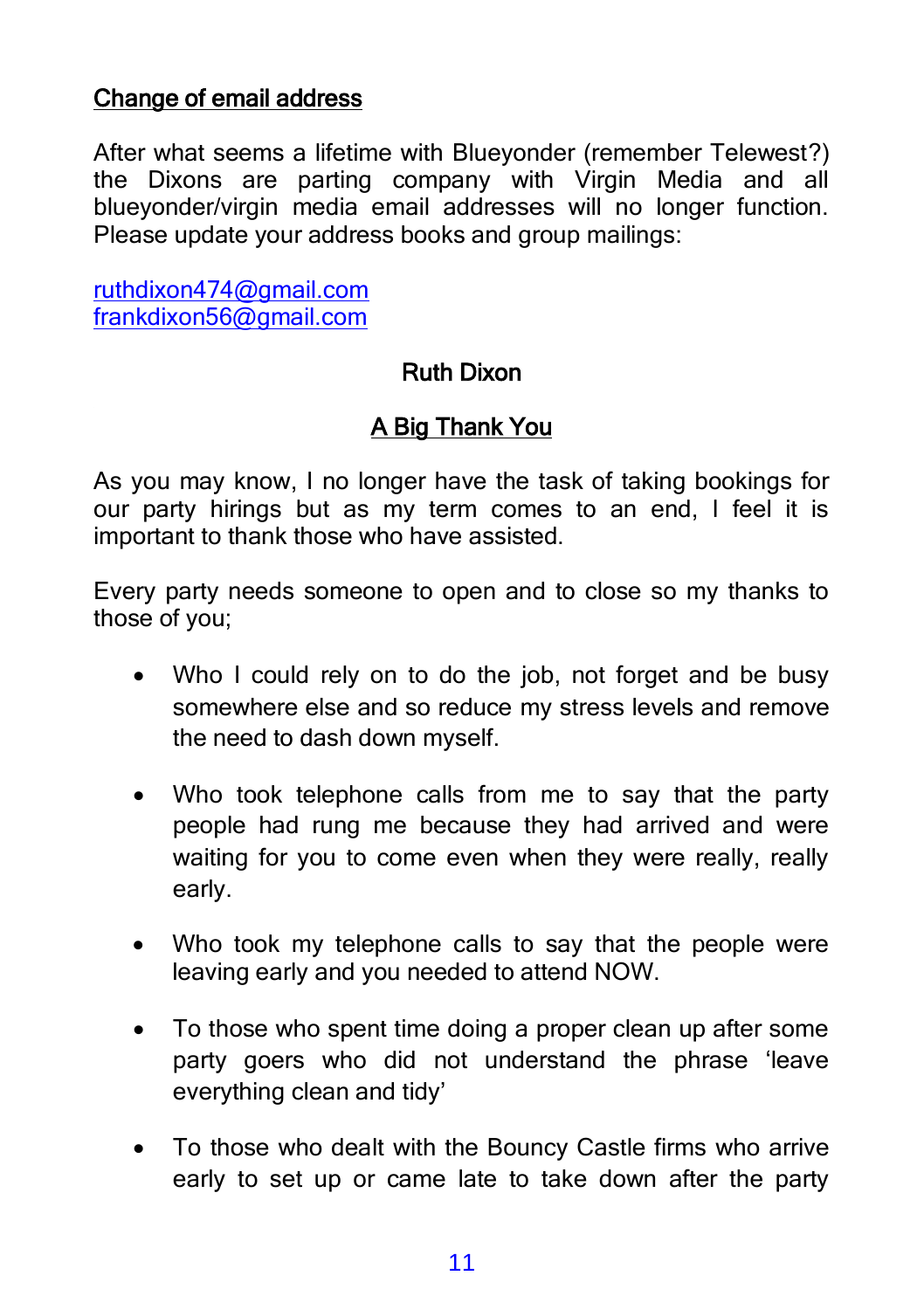people had left. Their business obviously being more important than your time.

My thanks also to the party bookers who came along to book, sign paperwork and pay a deposit when they said they would rather than ignoring this requirement.

And to those who turned up with the right money on the day to pay the remainder without having to head off to the nearest ATM in the middle of setting up.

Just really my thanks to you for making this whole thing work.

### Roger Brett

### And another "Thank You".

As the result of our Tuesday Coffee Mornings resuming on  $8<sup>th</sup>$  June 2021, I was able to hand over £400 to our Treasurer at the end of December. As you know, we do not make a charge but are very grateful for your donations. Part of this money is given in recognition of the fruit and jams that a green-fingered lady leaves behind!

### Thank you. Michael Wardle

Cowardice asks the question, "Is it safe?" Expediency asks the question, "Is it polite?" Vanity asks the question, "Is it popular?" But conscience asks the question, "Is it right?" And there comes a point when one must take a position that is neither safe, nor polite, nor popular, but one must take it because one's conscience tells one that it is right."

### Martin Luther King, Jr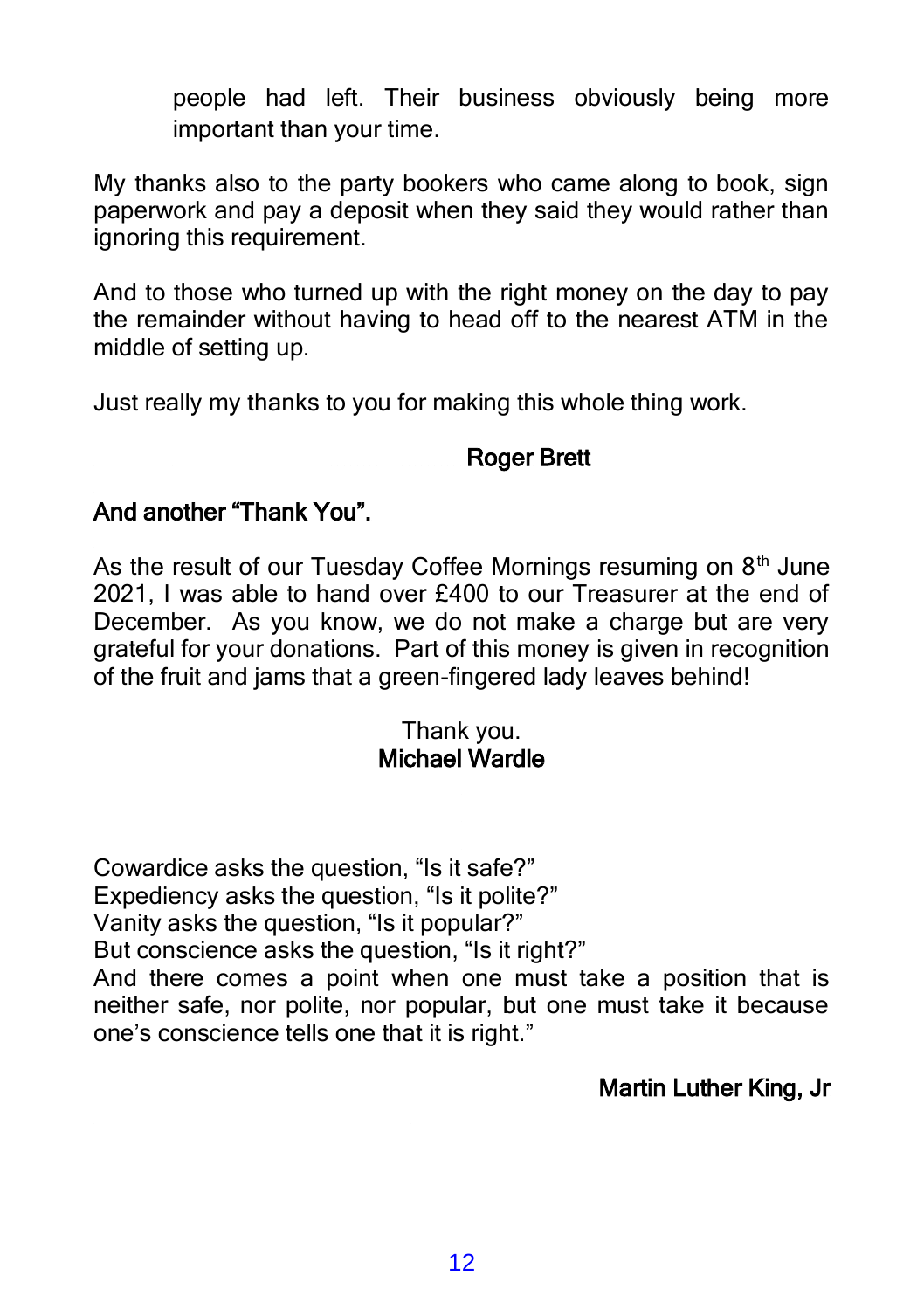# Peter's Piece



When the hour came, Jesus and his apostles reclined at the table. And he said to them, "I have eagerly desired to eat this Passover with you before I suffer. For I tell you, I will not eat it again until it finds fulfilment in the kingdom of God."--- And he took bread, gave thanks and broke it, and gave it to them, saying, "This is my

body given for you; do this in remembrance of me." In the same way, after the supper he took the cup, saying, "This cup is the new covenant in my blood, which is poured out for you."

I have been pondering for some time a few thoughts concerning Holy Communion and the words we frequently use. These have led me to a fresh consideration and understanding of Jesus' great sacrifice. As we hear them recited, we are probably so familiar with them that it is sometimes difficult for them to come afresh to us at Communion. But they are of the utmost importance for, they are based on the actual words that Jesus used in the upper room during the celebration of the Jewish Passover Meal with his disciples, on the very night he was betrayed, when he instituted the Feast, we now call Holy Communion, saying do this in remembrance of me.

They are recorded in the 3 synoptic gospel accounts of Matthew, [26:26-29] Mark, [14:22-26] and Luke, [22:19-20] Also, by special revelation to Paul, in 1 Corinthians 11:23-26.

John does not record the actual Feast but in chapter 13 - Jesus 'washes the disciples' feet, almost certainly in the early part of the meal and presents, through the following 4 chapters, a beautiful, helpful and illuminating pen portrait of Jesus, his teaching, comfort and prayers given during and immediately after their meal together.

Frequently, in the various versions of these words of Jesus, we hear inserted the word 'broken' in reference to the body of Christ, and which a careful reading of the relevant Bible passages, is not included in scripture. Rather in the OT prophecy concerning the suffering of the Messiah quoted by John [19:36] he is careful to point out These things happened so that the scripture would be fulfilled: "Not one of his bones will be broken.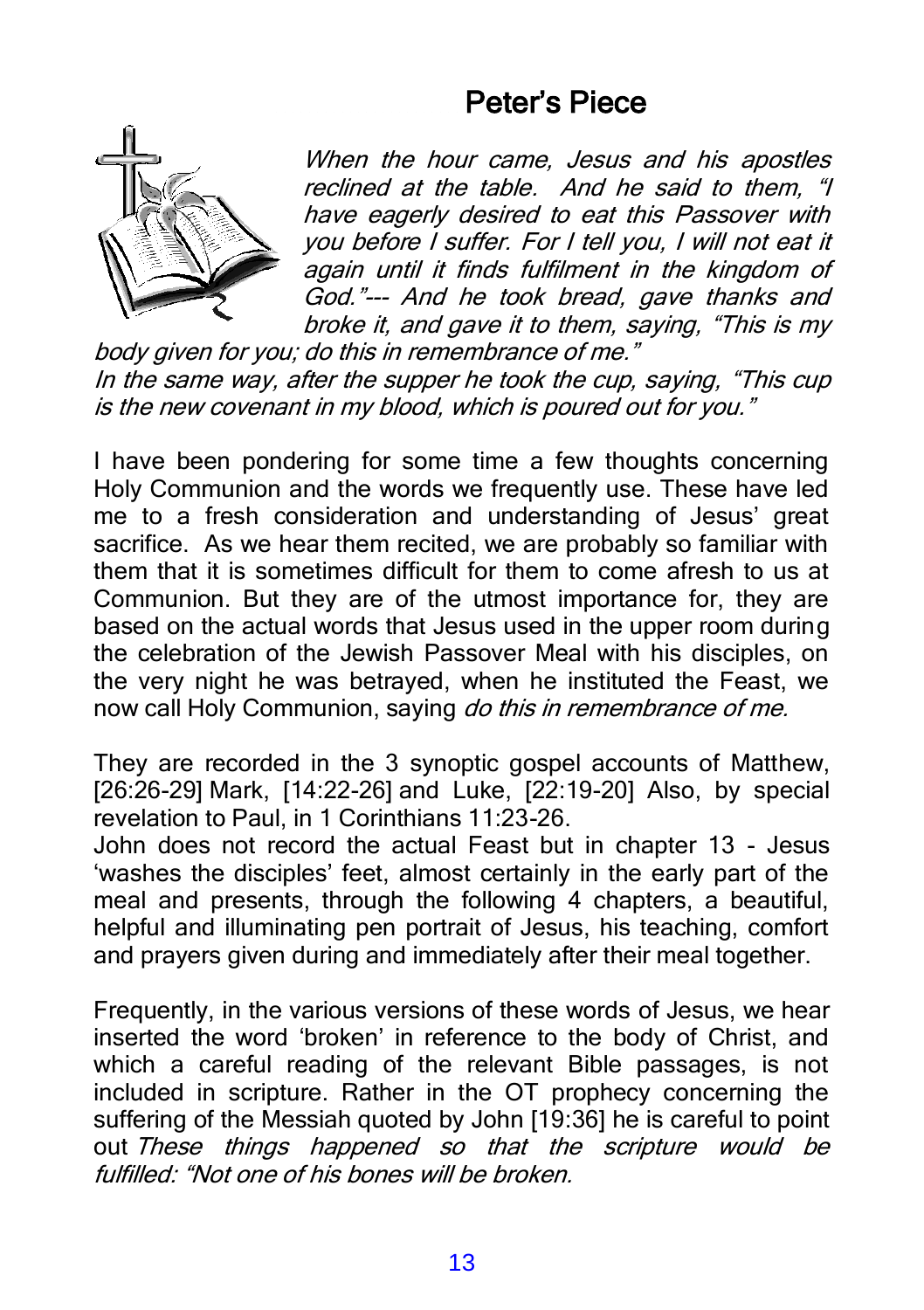The emphasis in the NT is on Jesus' 'giving' his body. Giving himself on our behalf. Jesus' death was no unhappy coincidence of events. Although it was the Jewish and Roman authorities who physically carried out the execution they couldn't have done so unless Jesus had given himself to be crucified. So, we are reminded at Communion that Jesus gave himself into the hands of wicked men. Not because he was 'broken' mentally and physically by their cruel treatment, but because he 'gave' himself, his body, freely, to suffer and die on our behalf.

As Luke records This is my body 'given' for you.

We see the out working of this when the arresting party arrived Jesus asks; What is it you want? Jesus of Nazareth. They replied. Then when Jesus replied I am he. They fell backwards. They did not fall over one another in their haste to take him, but rather they could not get to him to take him. [John 18:6] until he gave himself into their hands - This is my body 'given' for you;

So, as we take Communion let the words *This is my body 'aiven' for* you; come with powerful meaning, Jesus 'gave himself' for our salvation with all the suffering and death that that was to mean.

It wasn't just an unfortunate happening. As one of the criminals crucified with him intimates, at any point in the whole proceedings Jesus could have come down off the cross and walked away. After all there was 72,000 angels just waiting for the call to come to his rescue! [Matthew 26:53] No, Jesus freely gave himself for our salvation – cost what it may! Jesus is master of the whole situation as he is giving himself for our salvation.

I believe the words used are about our Lord's motivation, - my body given, not the result of his treatment, my body broken.

We need to appreciate this truth, that Jesus knowingly and freely 'gave himself' for our redemption.

(Points of interest, the Greek word used in Luke 22:19 is διδωυι [didomi] - to give and not ek-elaw – to break.)

Don't hesitate to say if you disagree.

God bless Peter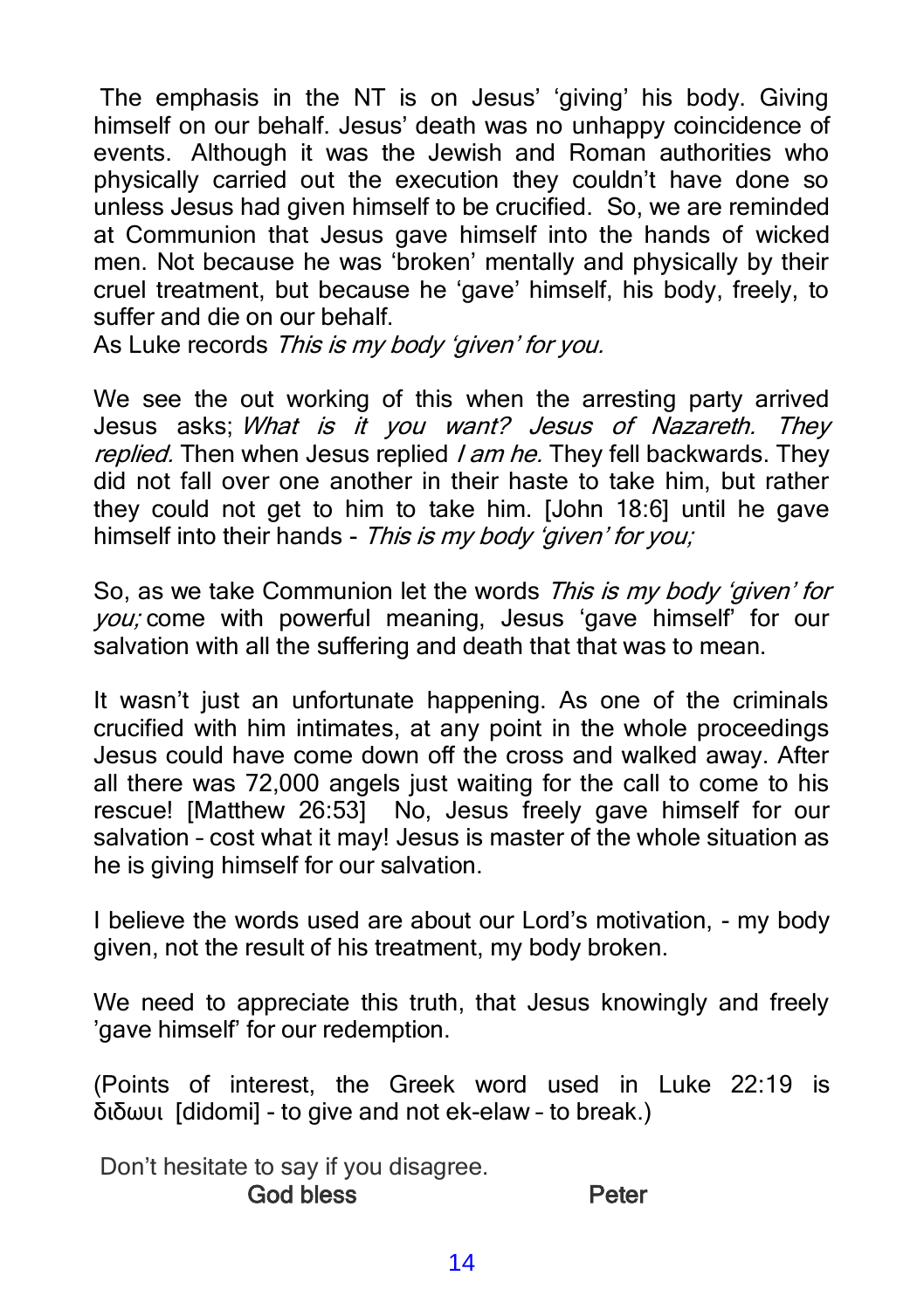### Digging Deeper

I've now taken on the task of coordinating the group of people who regularly meet, currently on Zoom on Monday evenings, at 7pm, to finish at



8pm so one of our regulars can watch "Coronation Street".

We are currently looking at how Jesus' birth, life and death were foretold 600 years or more by the major Prophets. It was a difficult series, balanced between being either over-academic or sub spiritual, neither being very measurable.

Our aim is always seeing Jesus through the scriptures, and with this aim I hope to find a suitable Lent course which we could study up to Easter.

> Details shortly. Vic Crowhurst

Prayer is not a "spare wheel" that you pull out when in trouble but it is a "steering wheel" that directs the right path throughout life

### Can I be a Good Samaritan from today please?

"I shall pass this way but once; any good that I can do or any kindness I can show to any human being; let me do it now. Let me not defer nor neglect it, for I shall not pass this way again."

Ascribed to Etienne de Grellet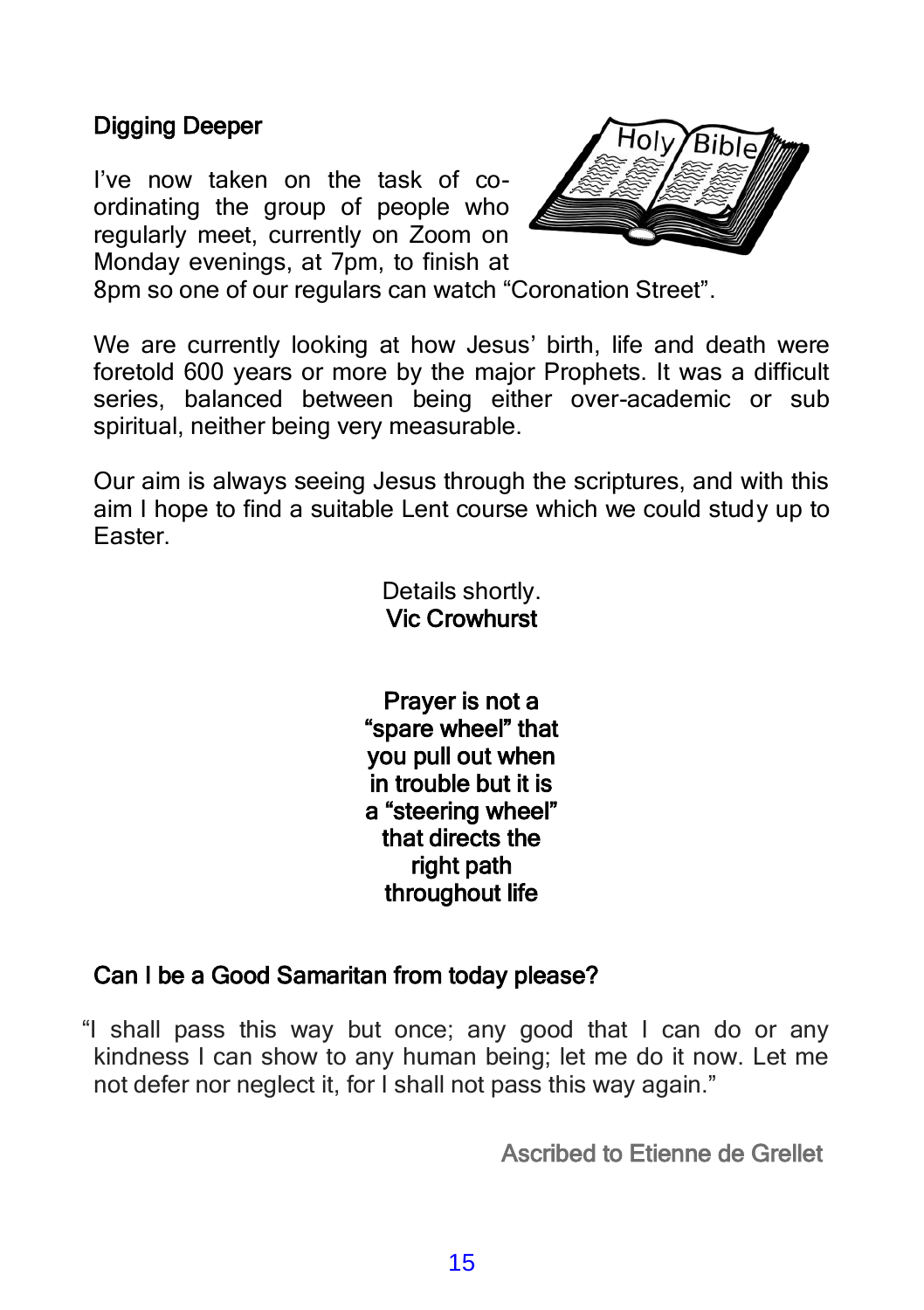### The tragedy of life is not death but what we let die inside us while we live.

### Therefore:

- ❖ Decide now to be happy
- ❖ Bless others with your happiness
- ❖ Proclaim your joy
- ❖ Love with passion your one beautiful, precious and miraculous life
- ❖ Do not listen to promises
- ❖ Do not wait for a better world
- ❖ Be grateful for every moment of life
- ❖ Switch on and keep on the positive buttons in yourself. Those marked optimism, serenity, quiet confidence and hope
- ❖ Pray and thank God every day
- ❖ Celebrate smile, sing, whistle, laugh and dance
- ❖ Look with fascination at everything. Especially the ordinary, it has special wings
- ❖ Surrender your heart to freedom
- ❖ Be yourself
- ❖ Feel God in your body, mind and soul
- ❖ Be convinced of resurrection and eternal life. For at the dimming of time, we walk each other home, trusting our names are written in heaven.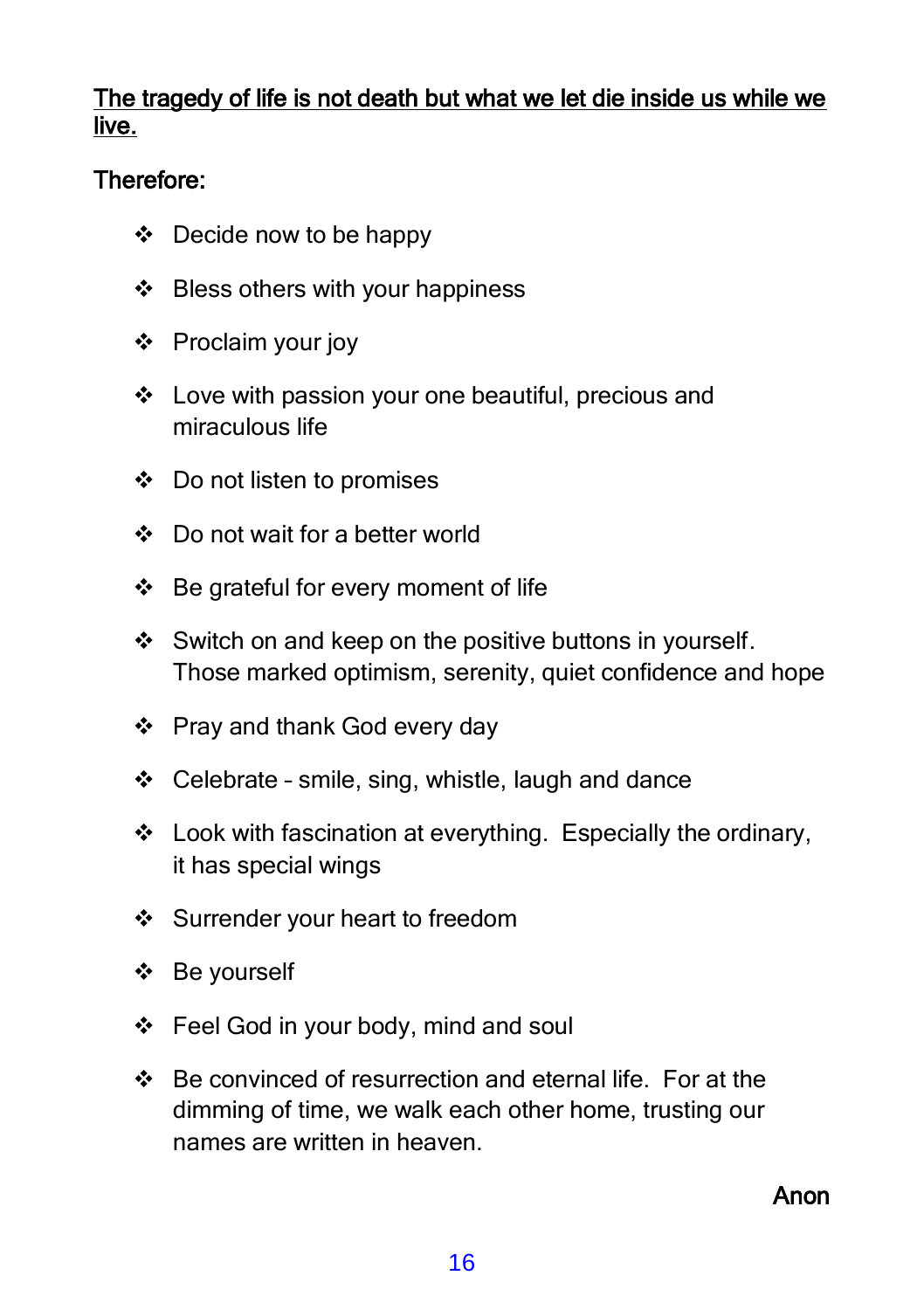### Steaming into the Future

Walking down to the beach with my mother meant crossing the railway line at Chalkwell station. Sometimes this meant we arrived at the same time as a steam train and we were covered in smoke and soot with the occasional piece of smut in our eves and emerged the other side just a bit smelly.

Why then, given these experiences, do we take trips on the local heritage steam train when we go on holiday now? There is, it has to be said, something magical about these engines and carriages. They are not just lumps of metal they have a personality and seem to be alive with the fire and the coal and the smoke and steam.

Mostly they are operated by volunteers, all fully qualified and with years of training and experience behind them. All of whom seem to love this smoke and coal and oil and grease and steam. They go home tired, covered in the stuff but also full of joy. Mostly these trains are used by tourists but occasionally they run frequently enough for the daily commute or shopping trip.

The majority of these lines were shut as a result of a report by the then chairman of the British Railways Board Dr. Beeching in 1963. His report only concerned British Railways financial bottom line. 3000 miles of line were shut. Some of these were saved immediately by charities and the occasional rich person buying an engine or carriage whilst others had to wait years for this to happen, for money to be raised, volunteers to be found, engines restored and tracks relayed.

The most recent restoration is the line from Okehampton to Exeter. It was closed in 1972 not directly as a result of the report but because other lines around had been closed and Okehampton found itself adrift. Fifty years later the Dartmoor line is back. Operated by Network Rail, GWR and partners they now run a train every two hours each way.

Slowly people have realised that the financial bottom line is not the be-all and end-all of operating a train service. Tourists will now be able to walk from the station straight into Dartmoor without the use of a car, very eco-friendly, pressure will be eased on the A30 also eco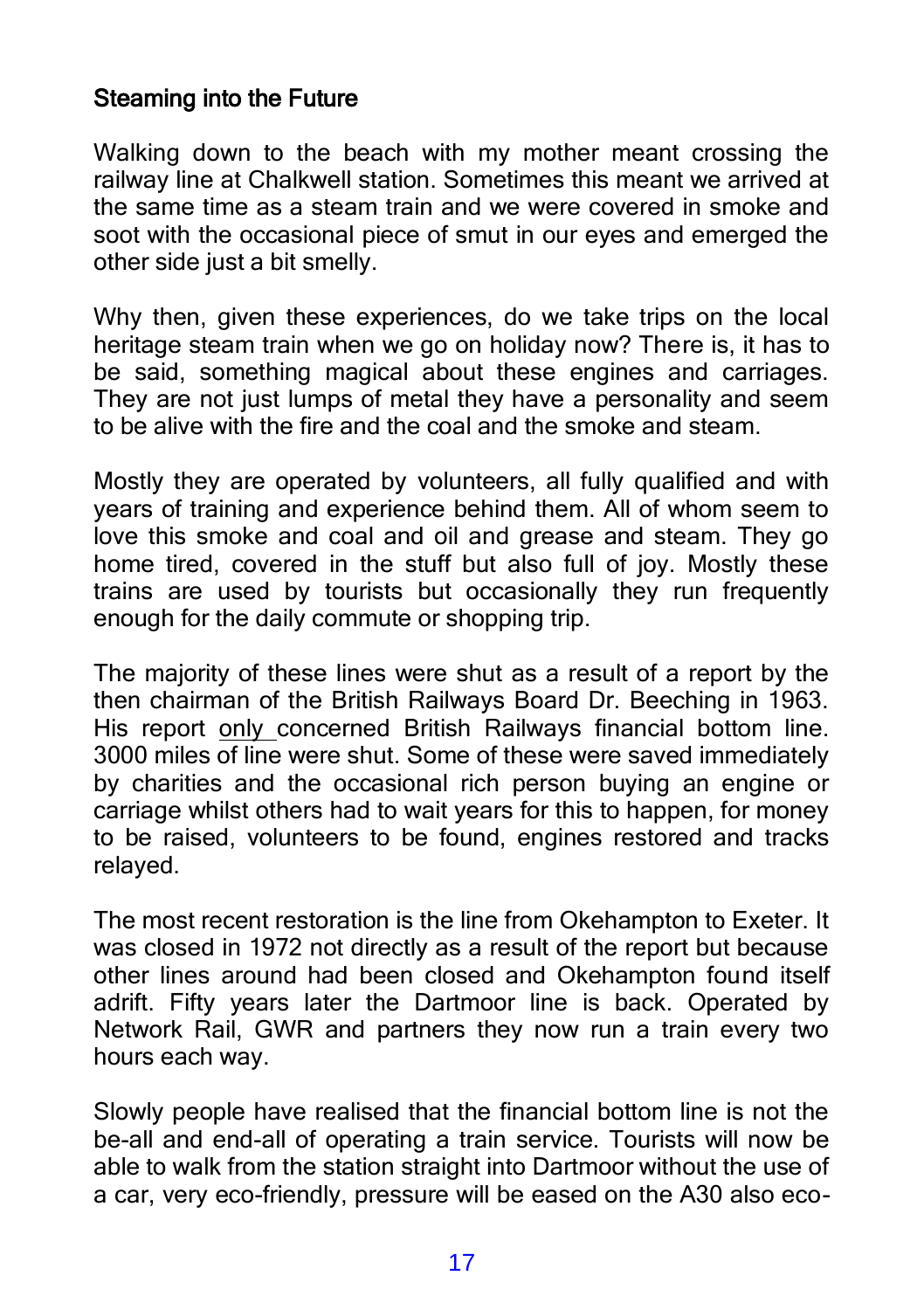friendly and good for essential traffic that needs the road, more tourists can be accommodated, more business will open up as more people come. More jobs and more opportunities. All in an eco-sound way.

The financial bottom line has been moved and account is now taken of the on-effects to the community and wider area of closing and, indeed re-opening, rail lines.

Churches, in the wider sense, also spend time looking at the financial bottom line. Are we, individually, locally, nationally in the red or in the black? And if in the red, will closing a building move us towards the black. Because that appears to be the decision taken so often.

And yet, and yet .. For every building that is shut there is also the loss of a community facility: the dance class, the WI, the Youth Work, the pre-school, the Men's Breakfast, the Bell Ringing Group. The list is almost endless as to the uses to which our buildings are put outside of the main purpose of Worshipping our Lord and telling people about Him.

And all of this community activity is destroyed when a building is shut leading to complaints about 'There is nothing to do' and 'Youngsters just gang up in the street' Well, of course, they do if no opportunities are provided for them to do something else.

Yes, finance is important. Buildings need maintenance and Ministry needs to be paid for. How we fund these and what we use paid Ministry for is a discussion for another day. But use by the community, building a community, giving people hope and friendship and fellowship, making our building their building is what we can and should be doing. A more diverse 7-day a week use of the building.

And if that happens, we have the opportunity to show them the God who loves them by the way we help, support and encourage each and every individual who comes through our door. And not just on a Sunday and not just with the paid Ministry but fully trained and qualified volunteers.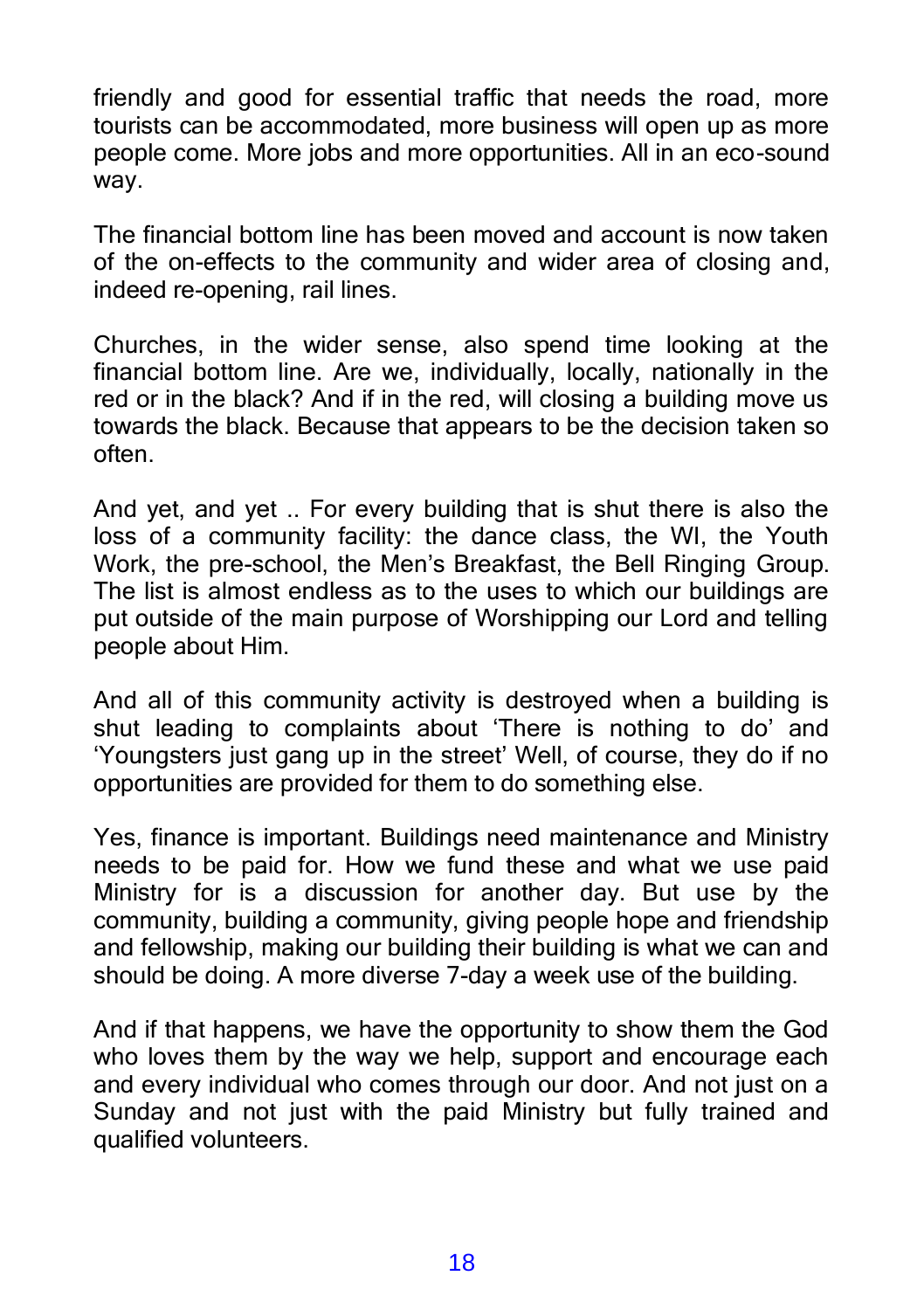The network rail service with its paid staff is, of course, vital to the country, to both the business and leisure sectors. But the Heritage Railways provide much more than allowing for travel from A to B. They build the communities, taking people outside of the day job and train them in something new and different. Developing individual skills, friendship and support for all who volunteer. Rebuilding rundown and broken infrastructure and rolling stock.

Our own paid staff are vital to our own development in our faith and in increasing the numbers of those who come to love God. But this resource is in short supply when contrasted with the number of buildings and congregations. Maybe we should be ready to hand over some areas to our faithful volunteers. Having a secular day job but spending spare time in ministry in the wider sense of service to others. Developing their own skills, friendship and building communities where the paid ministry is unable to be provided full time. Developing ministry in many different ways. Rebuilding what has been allowed to deteriorate. Both secular and spiritual.

A recent article in Reform talked about Chorley Repair Café where broken items are taken for repair rather than being thrown away. One paragraph says 'The projects repair work isn't meant to be economical in a business sense; rather, it is about seeing value in things people can still use and reducing waste'. Surely, we have to see value in broken people who, with a little Christian repair at their 'Local' church can be shown their true worth.

Rationalisation of buildings? Well, maybe, but consideration of the wider losses is of real importance as we work towards a better future in God's world with God's people.

### Roger Brett

Some people wait their entire life for their ship to come, not realising that they are standing In an airport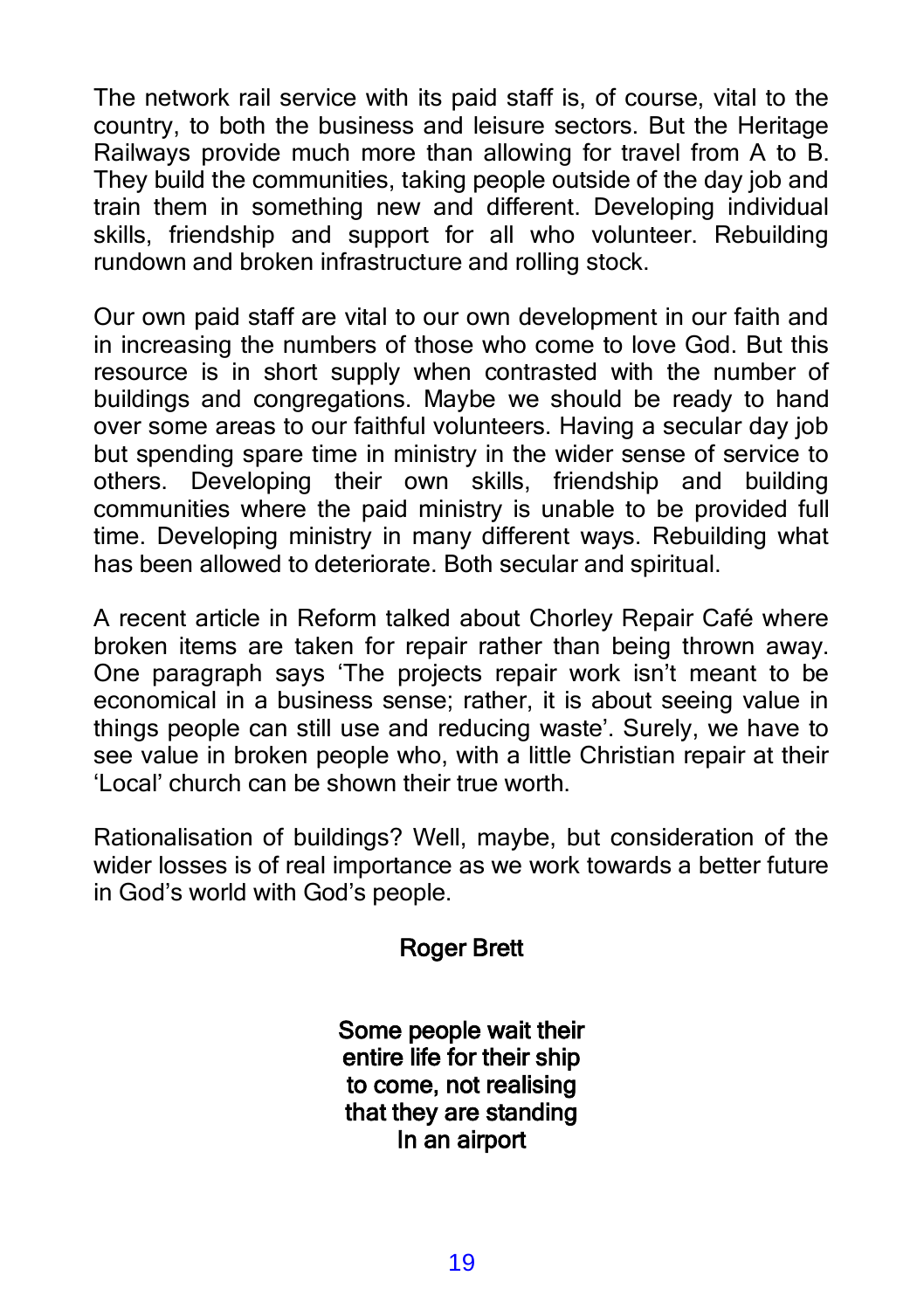### Would you believe it?

- $\triangleright$  My dog ate a bunch of scrabble letters. The vet reckons he will be ok but there's been no word yet.
- ➢ The jumper I got for Christmas kept picking up static electricity so I took it back to the shop and exchanged it for another one free of charge.
- ➢ I have a friend who writes music about sewing machines. He's a singer songwriter. Or sew it seams!
- $\triangleright$  I accidentally drank a bottle of invisible ink last night. I'm in hospital now, waiting to be seen.
- $\triangleright$  My wife told me to take the spider out instead of killing him. Went out. Had a few drinks. Nice guy – he's a web designer.
- ➢ I nearly got knocked off my bike by a council salt lorry last night. "You idiot" I shouted through gritted teeth!

There is no perfect life, no perfect job, no perfect childhood, no perfect marriage and no perfect set of people who will always do what we expect them to do.

What we have is a perfect God who is able to lead us through this imperfect life with unfailing strength, incomparable wisdom and infinite love.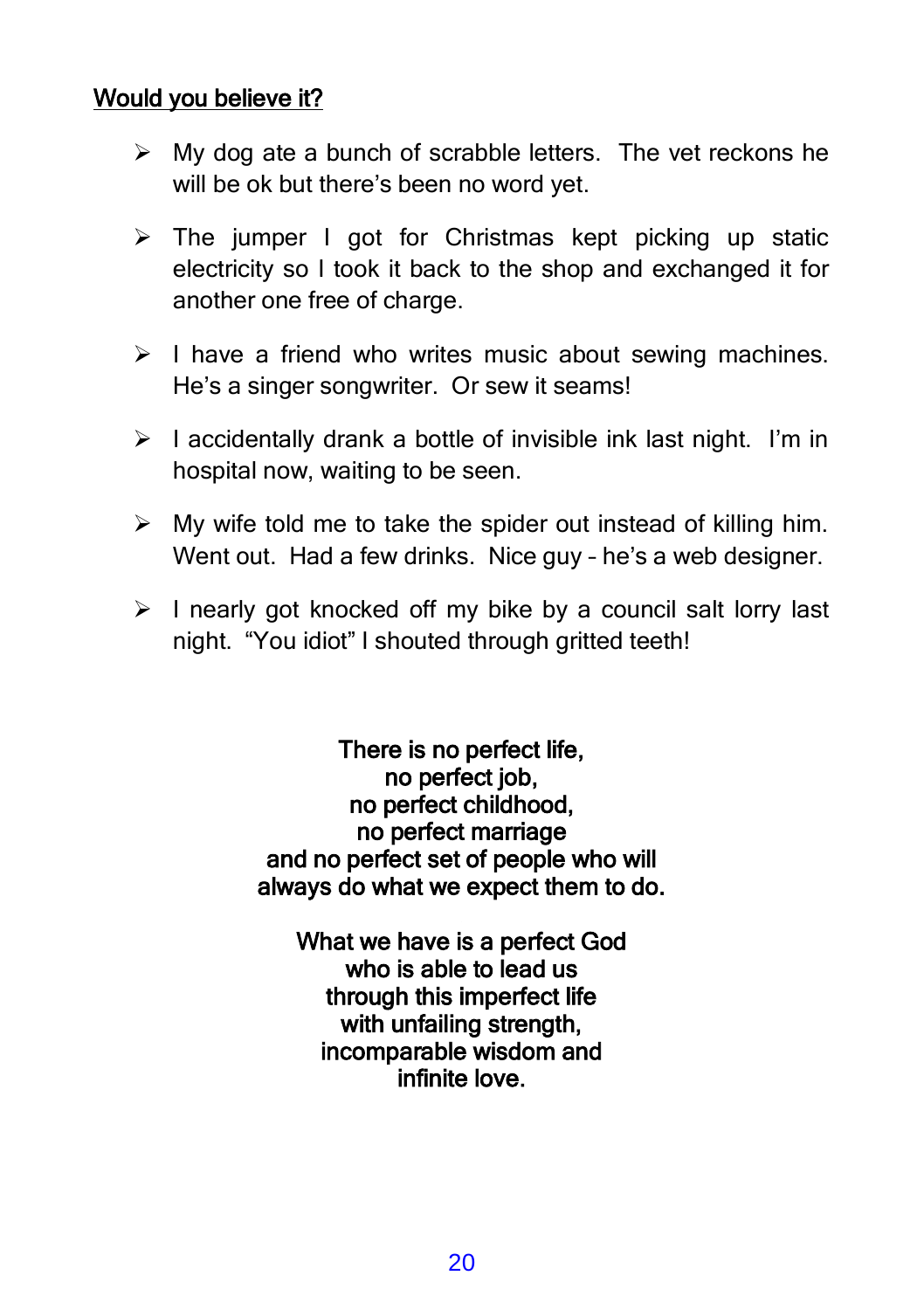# SERVICES AND MEETINGS AT THE CORNERSTONE

## **February**

| 3 <sup>rd</sup><br>7.30pm  | Elders' meeting                                   |                     |
|----------------------------|---------------------------------------------------|---------------------|
| 4 <sup>th</sup><br>5pm     | <b>Messy Church</b>                               |                     |
| 6 <sup>th</sup>            | 70 <sup>th</sup> anniversary of the Queen's reign |                     |
| 6 <sup>th</sup><br>10.30am | <b>Morning Worship</b>                            | <b>John Amos</b>    |
| $13th 10.30$ am            | <b>Morning Worship</b>                            | <b>Our Minister</b> |
| 14 <sup>th</sup><br>7.00pm | <b>Digging Deeper</b>                             |                     |
| 20th 10.30am               | <b>Morning Worship</b>                            | <b>Roger Brett</b>  |
| $23^{rd}$ 7.30pm           | A.P. Pastoral Committee meeting                   |                     |
| 27 <sup>th</sup> 10,30am   | Morning Worship (HC)                              | <b>Our Minister</b> |
| 28 <sup>th</sup><br>7.00pm | <b>Digging Deeper</b>                             |                     |
|                            |                                                   |                     |

### March

| Thu | 3 <sup>rd</sup>  | 7.30pm          | Elders' Meeting                   |                     |
|-----|------------------|-----------------|-----------------------------------|---------------------|
| Fri | 4 <sup>th</sup>  | 5pm             | Messy Church                      |                     |
| Sun | 6 <sup>th</sup>  | 10.30am         | <b>Morning Worship</b>            | <b>Roger Brett</b>  |
| Wed | 9 <sup>th</sup>  | 7.30pm          | Area Partnership meet at Rayleigh |                     |
| Sat | $12^{\text{th}}$ |                 | 9.30 to 1pm Synod Meeting by Zoom |                     |
| Sun |                  | 13th 10.30am    | Morning Worship (Parade)          | <b>Our Minister</b> |
| Mon | 14 <sup>th</sup> | 7.00pm          | <b>Digging Deeper</b>             |                     |
| Sun |                  | $20th 10.30$ am | <b>Morning Worship</b>            | <b>Ruth Dixon</b>   |

# Church Flowers

| Feb | 6 <sup>th</sup><br>13 <sup>th</sup><br>20 <sup>th</sup><br>27 <sup>th</sup> | Roger and Wendy Brett |
|-----|-----------------------------------------------------------------------------|-----------------------|
| Mar | 6 <sup>th</sup><br>13 <sup>th</sup>                                         |                       |



If you would like to supply flowers for any of the vacant dates above, please contact Val or Joan.

See list on Notice Board for other available dates during 2022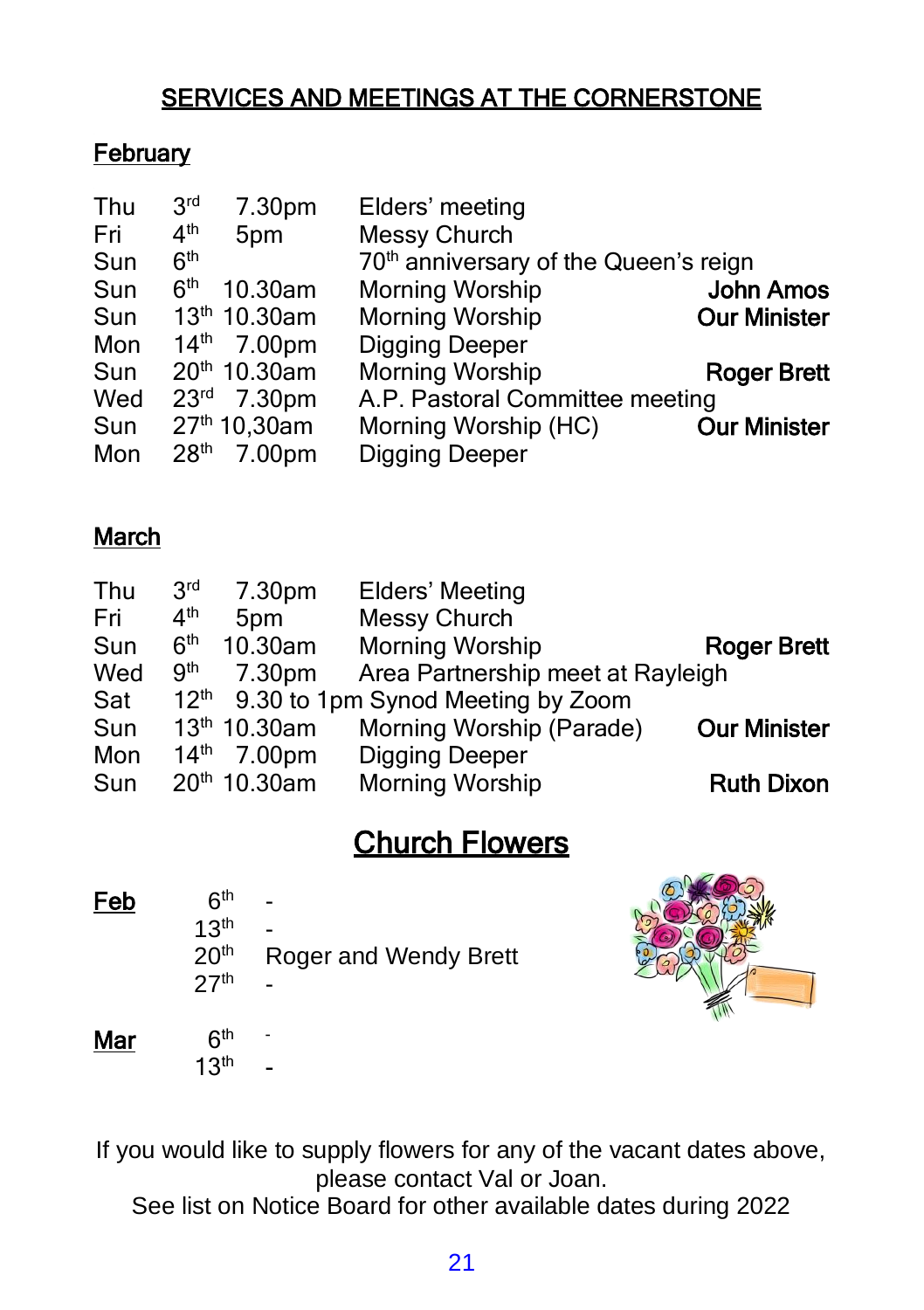# Sunday Coffee/Tea Rota

- $\frac{\text{Feb}}{13^{\text{th}}}$ Linda and Mike Mead
	- $13<sup>th</sup>$  Anne Clarke and Val Mead<br> $20<sup>th</sup>$  Stella Duboux and Val Havi
	- $20<sup>th</sup>$  Stella Duboux and Val Hayman<br>27<sup>th</sup> Machrina Fiaz and Sandra Russ
	- Machrina Ejaz and Sandra Russ
- $\frac{\text{Mar}}{13}$  6<sup>th</sup> Carole and Alan Cornwall Anne Clarke and Val Mead

Can you help please? From the end of March, we shall only have four teams to prepare our refreshments after worship each Sunday. They have very kindly agreed to be on duty once every month, but it would ease the load if more could come forward to help. Also, four times a year there is a fifth Sunday in the month. Just doing those would make sure we have a drink, a biscuit and a chat.

**Michael Wardle can give further information.**

# Tuesday mornings "Drop in"

Feb  $1<sup>st</sup>$ Stella Duboux

- 8<sup>th</sup> Wendy Brett and Val Mead
- $15^{th}$ <br>22<sup>nd</sup> Carole and Alan Cornwall
- Carol Smith and Pat Pates

Mar  $1^{\text{st}}$ 

- Stella Duboux
- 8<sup>th</sup> Wendy Brett and Val Mead



## **Some Quotes Inspired by Winnie the Poo**

- ❖ A little consideration and a little thought for others can make all the difference
- ❖ Please don't be upset, I didn't forget, I just wasn't remembering
- ❖ A day without a friend is like a pot without a single drop of honey left inside
- ❖ A hug is always the right size
- ❖ The things that make me different are the things that make me, me
- ❖ Some people care too much, I think it's called love

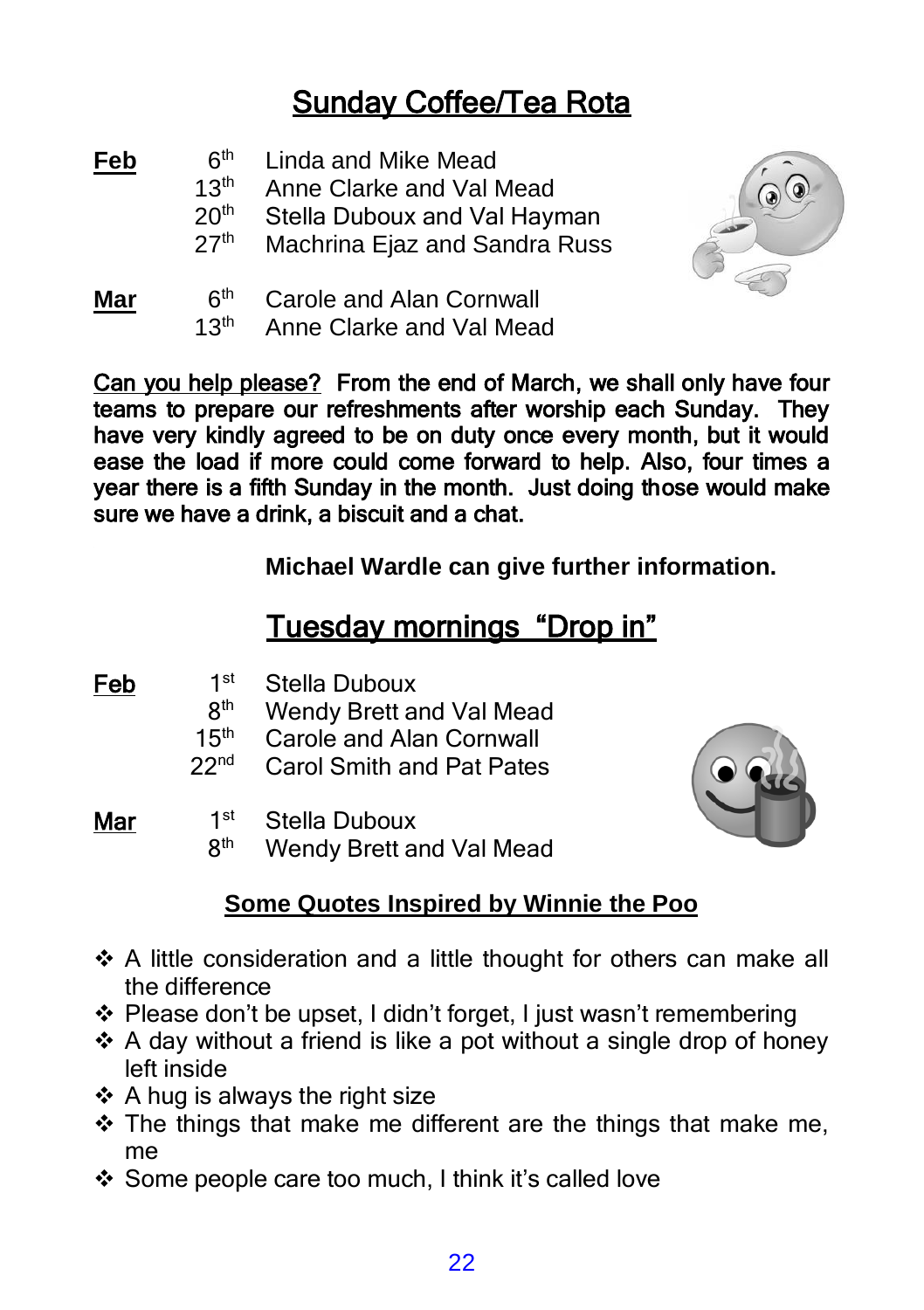### Thinking Beyond Sunday and Beyond the Building A Church Calendar for 2022 – March to June.

9 th March – Area Partnership Meeting @ Christ Church Rayleigh

14<sup>th</sup> - 18<sup>th</sup> March - Power of Prayer via Synod Office

19<sup>th</sup> March - Synod Meeting @ Lion Walk Colchester

- 24<sup>th</sup> March Retired Ministers and Widows Luncheon
- $24<sup>th</sup>$  March Church Meeting

14<sup>th</sup> April - Maundy Thursday Evening Worship

15<sup>th</sup> April - Good Friday morning Service

17<sup>th</sup> April - Easter Sunday Service

26th May – Church Meeting

2<sup>nd</sup> to 5<sup>th</sup> June - Jubilee holiday

Synod events can be booked at - training@urceastern.org.uk

Sometime, we will also be holding a working party to get the cleaning and mending up to speed and, possibly on another date, the full annual clean of the main kitchen will take place.

All sorts of goodies to look forward to.

## The Next Issue of New Horizons for March 2022



We always welcome contributions from our readers, whether they are from The Cornerstone or anywhere around the world. Please let us have your personal stories, recollections, inspiring thoughts from biblical or other sources, acts of kindness both given and

received, encouragement to mission; really anything that you have found interesting.

The next issue will be published on Sunday 6<sup>th</sup> March and we shall be pleased to receive any contributions for this issue by 9 a.m. on Thursday 24<sup>th</sup> February.

## Thank you Anne and Michael